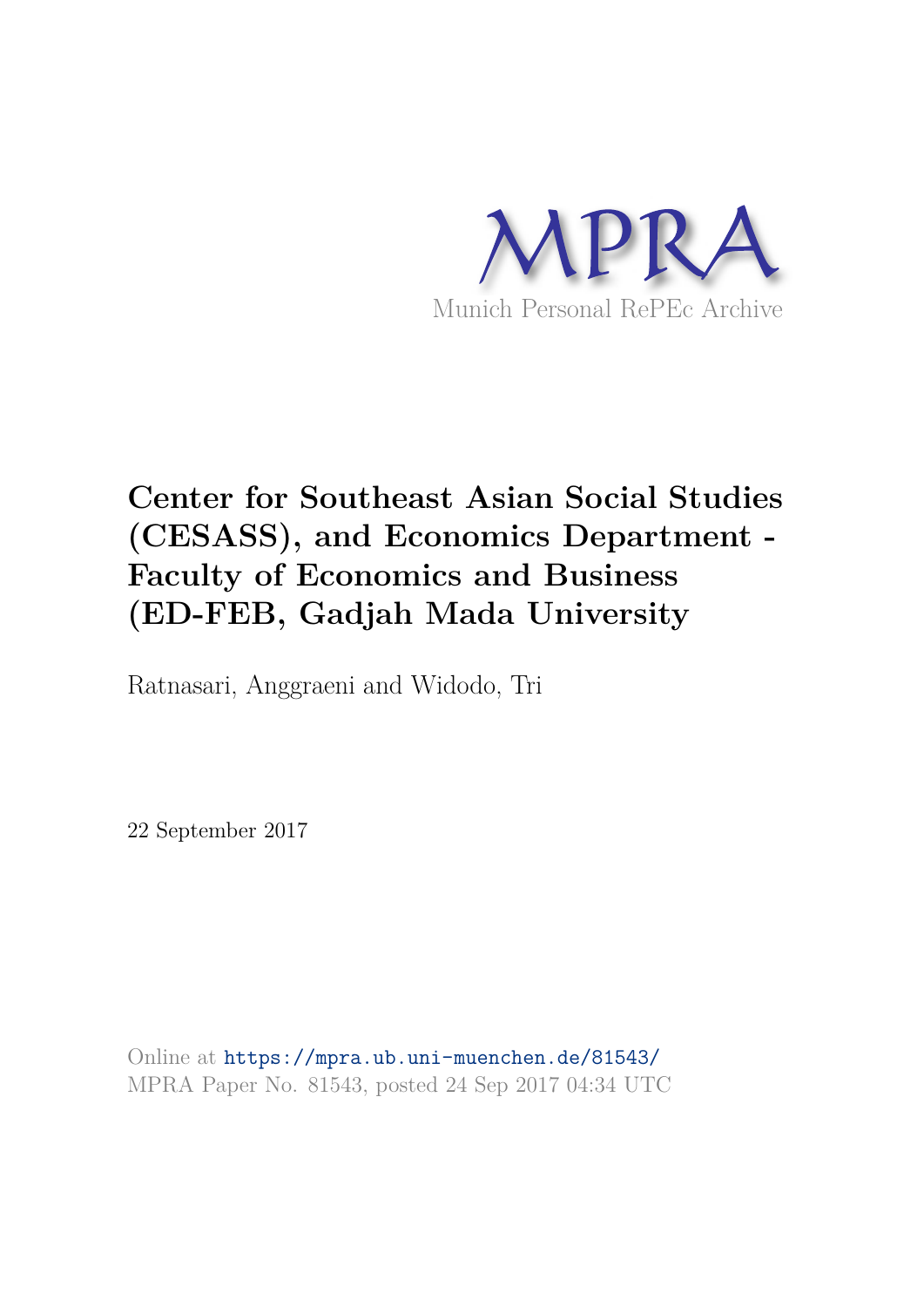## **Exchange Market Pressure and Monetary Policies in ASEAN5**

By:

Anggraeni Ratnasari and Tri Widodo *Center for Southeast Asian Social Studies (CESASS), and Economics Department - Faculty of Economics and Business (ED-FEB) Gadjah Mada University*

l

 Corresponding author. Faculty of Economics and Business, Gadjah Mada University, Jl. Humaniora No. 1, Bulaksumur, Yogyakarta 55281, Indonesia. Phone: 62 (274) 548510; fax. 62 (274) 563 212. *E-mail address*: [kociwid@yahoo.com a](mailto:kociwid@yahoo.com)nd [widodo.tri@ugm.ac.id](mailto:widodo.tri@ugm.ac.id)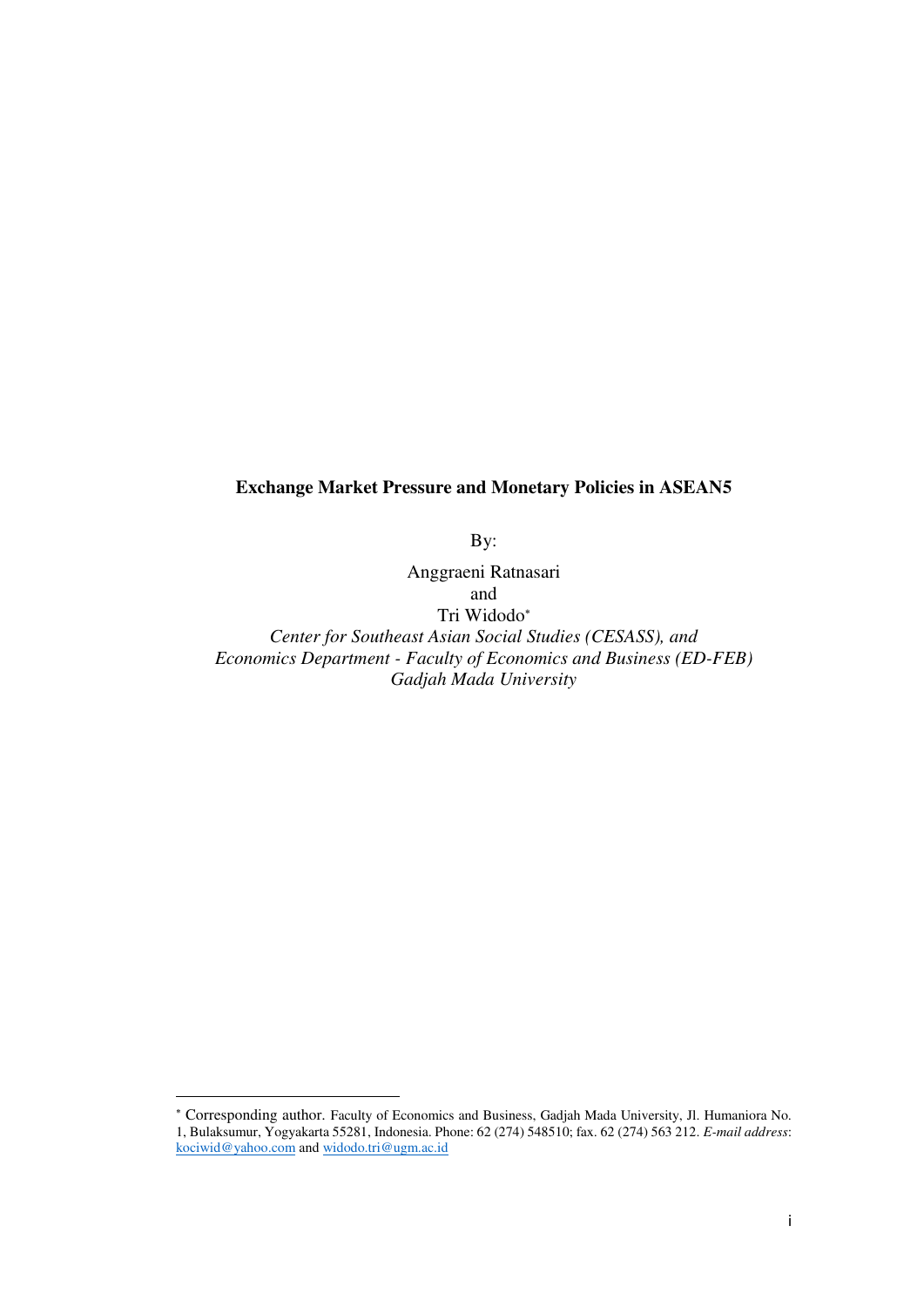#### **Exchange Market Pressure and Monetary Policies in ASEAN5**

#### **Abstract**

The aim of this research is to analyze the relationship between Exchange Market Pressure (EMP) and monetary policies in ASEAN5 (Indonesia, Malaysia, the Philippines, Thailand, and Singapore). This research applies Vector Error Correction Model (VECM) and monthly data for the periods January 2006 – December 2016 for individual country estimation. The results show that the ASEAN5 monetary authorities have responded the increase of EMP by contracting domestic credit in the non-crisis periods, and by providing more liquidity to the bank system in the crisis periods. In addition, in the case of ASEAN5 the increase in interest rate differential has reduced the EMP.

Keywords: Exchange Market Pressure, Domestic Credit, Interest Rates Differential, Monetary Policy JEL: F31, F33, F37

#### **1. Introduction**

Most of the ASEAN countries are small open economy ones; it means that the international policy shocks will influence the economies of ASEAN countries. International fluctuation such as changes in interest rates, increase in money supply, and international monetary policies will create economic shocks for ASEAN countries. The monetary authorities to stabilize through some monetary policy instruments will respond the economic shocks. Moreover, the crisis in foreign country will have an effect on other countries, although the impact is different in each country. It is a good example like contagion effect during Asian financial crisis 1997 that suffered some ASEAN countries. However, since ASEAN does not consists of totally integrated countries, each country has the authority to set monetary policy according to its economic condition.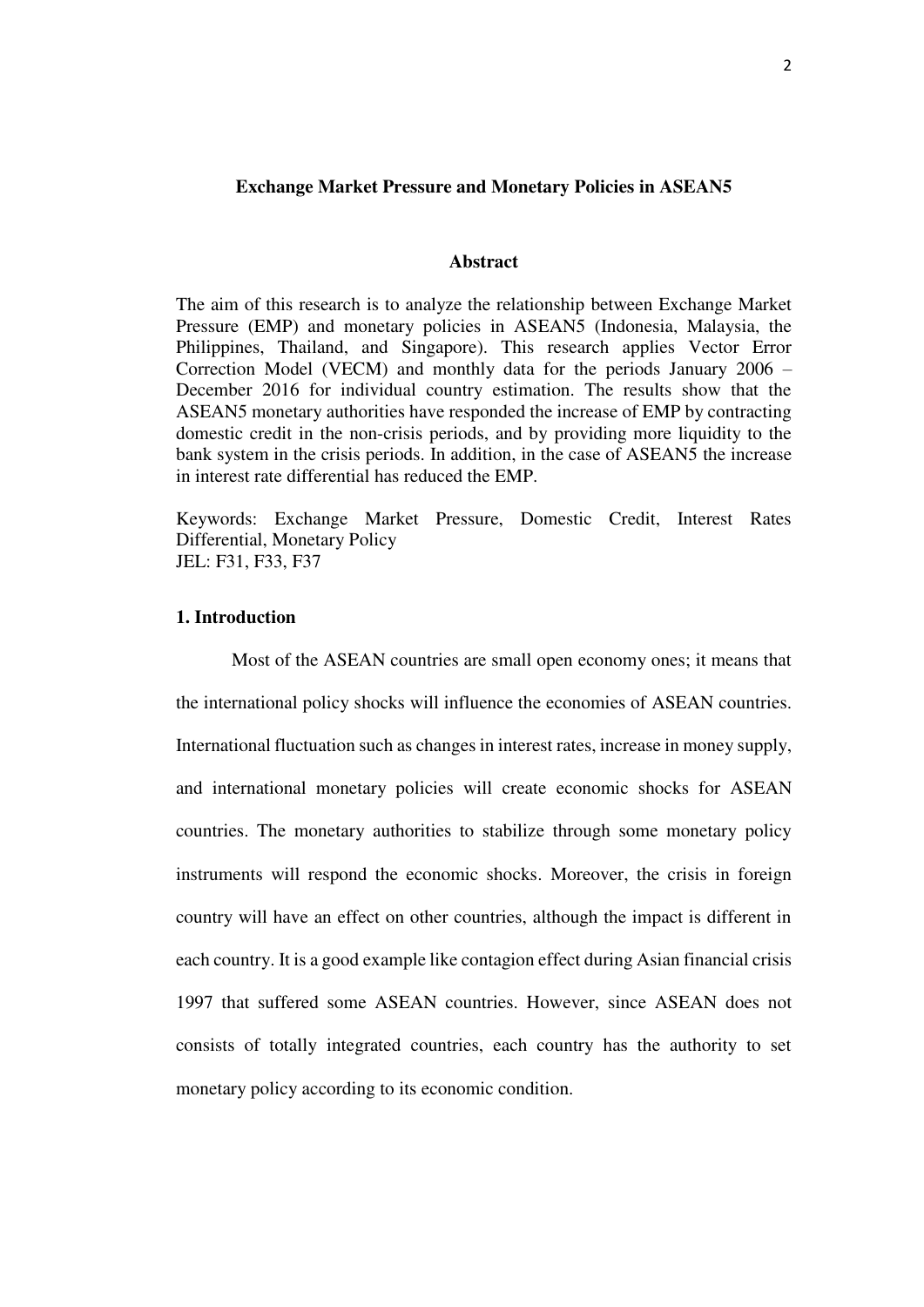One of the most frequent economic shock is exchange rate shock, which is not only responded by the monetary authorities but by also government investors, exporters, importers as well as other decision makers. Similarly, during the crisis the exchange rate volatility is as early indication. In fixed exchange regime, if there is shock in exchange rate, the monetary authority will intervene to make the exchange rate return to its equilibrium, in order to achieve exchange rate stability. "A currency crisis occurs when there is an abnormally large international excess demand for a currency which forces monetary authorities to take strong counter measures, often at the expense of other policy objectives" (Weymark,1998:106). Monetary authorities intervene exchange rate through the international reserves changes in international reserves in a substantial amount can be used for exchange rate intervention. Meanwhile, in a floating exchange rate system the monetary authority should not intervene in exchange rate, since its equilibrium follows the market equilibrium (Dornbusch, et al, 2011:287-289).

 Under the crisis period, exchange rate continuously depreciated and it will be followed by inflation. In this case, government is responsible for returning the economy to stable conditions. The monetary authorities should create and implement monetary policies that appropriate to economic conditions. Likewise, when appreciated, the authority also creates and implements monetary policy to maintain exchange rate stability. Moreover, emerging countries prefer to depreciate rather than appreciate their currency, because while depreciation occurs it means that domestic prices are cheaper than foreign prices, it have an impact on increasing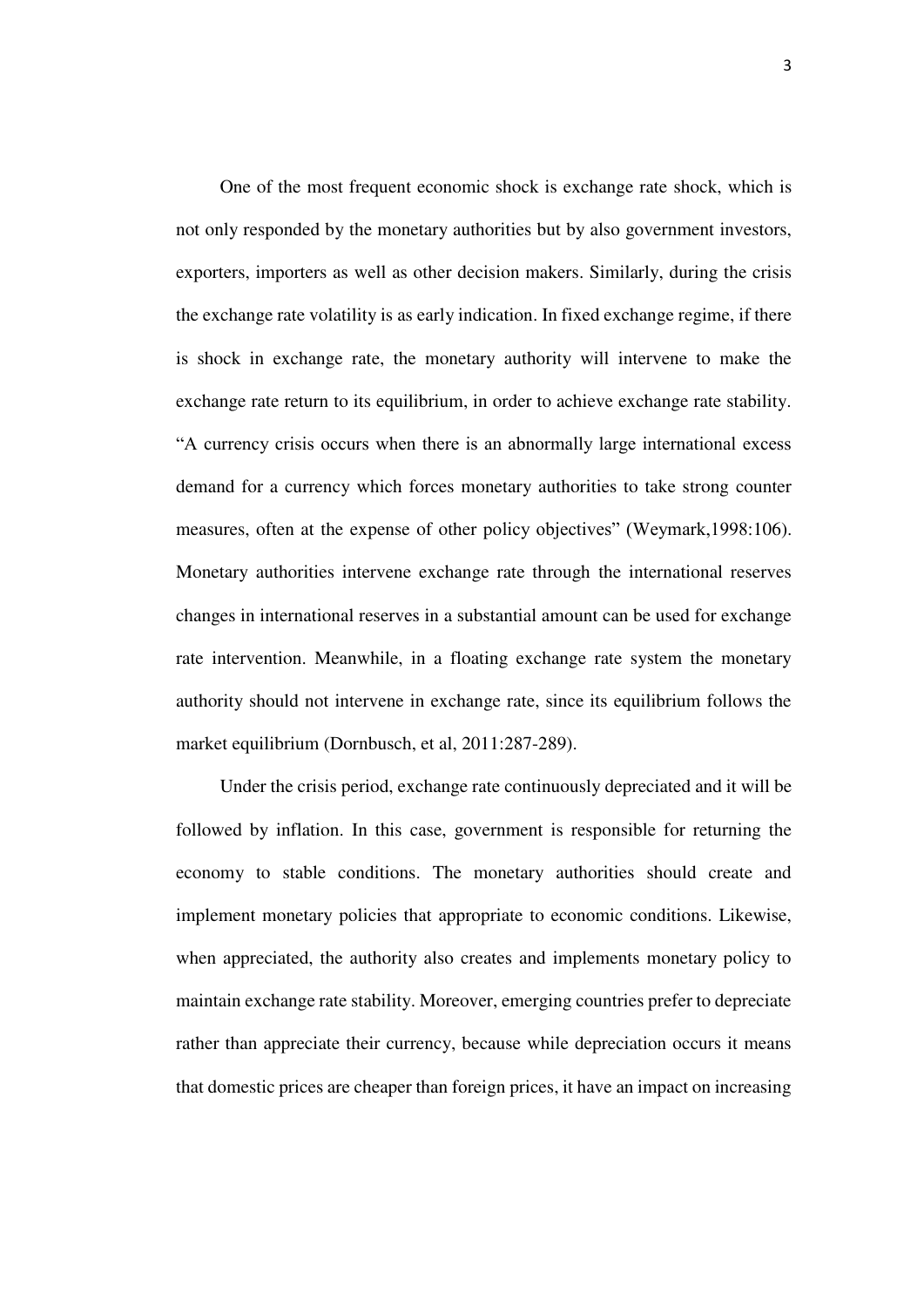of export. Therefore, the monetary authorities will response appreciation faster than depreciation.

 The intervention of monetary authorities in exchange rates can be seen by analyzing exchange rate changes and reserve outflows, which is called Exchange Market Pressure (EMP). Tanner (2001:311) defined EMP as "The sum of exchange rate depreciation and reserve outflows (scaled by base money), summarizes the flow excess supply of money in a managed exchange rate regime". In other words, there is a relationship between exchange rate and money supply. Shock in EMP as a respond of exchange rate shock can be used to analyze monetary authority responds to EMP. Nevertheless, the influence of EMP on monetary policy in each country can be different, so through the analysis of EMP is expected to be a consideration of monetary authorities in choosing policies to reduce the EMP. The responses between EMP and monetary policy differ in each country. Some countries quickly respond to EMP increases by sterilizing it, but others may not quickly respond to EMP increases.

 The purpose of this paper is analyzing the EMP changes to monetary policy response in ASEAN-5 (Indonesia, Singapore, Malaysia, Thailand, and Philippines). This paper is addressed to answer some crucial questions. First, does Monetary Policy affect EMP in ASEAN-5 countries (Indonesia, Singapore, Malaysia, Thailand, Philippines) in the long run and short-run over the observation period? *Second*, how is the influence of Monetary Policy on EMP in ASEAN-5 countries (Indonesia, Singapore, Malaysia, Thailand, Philippines) over the observation period? *Third,* how is the Monetary Policy response to the EMP shock in ASEAN-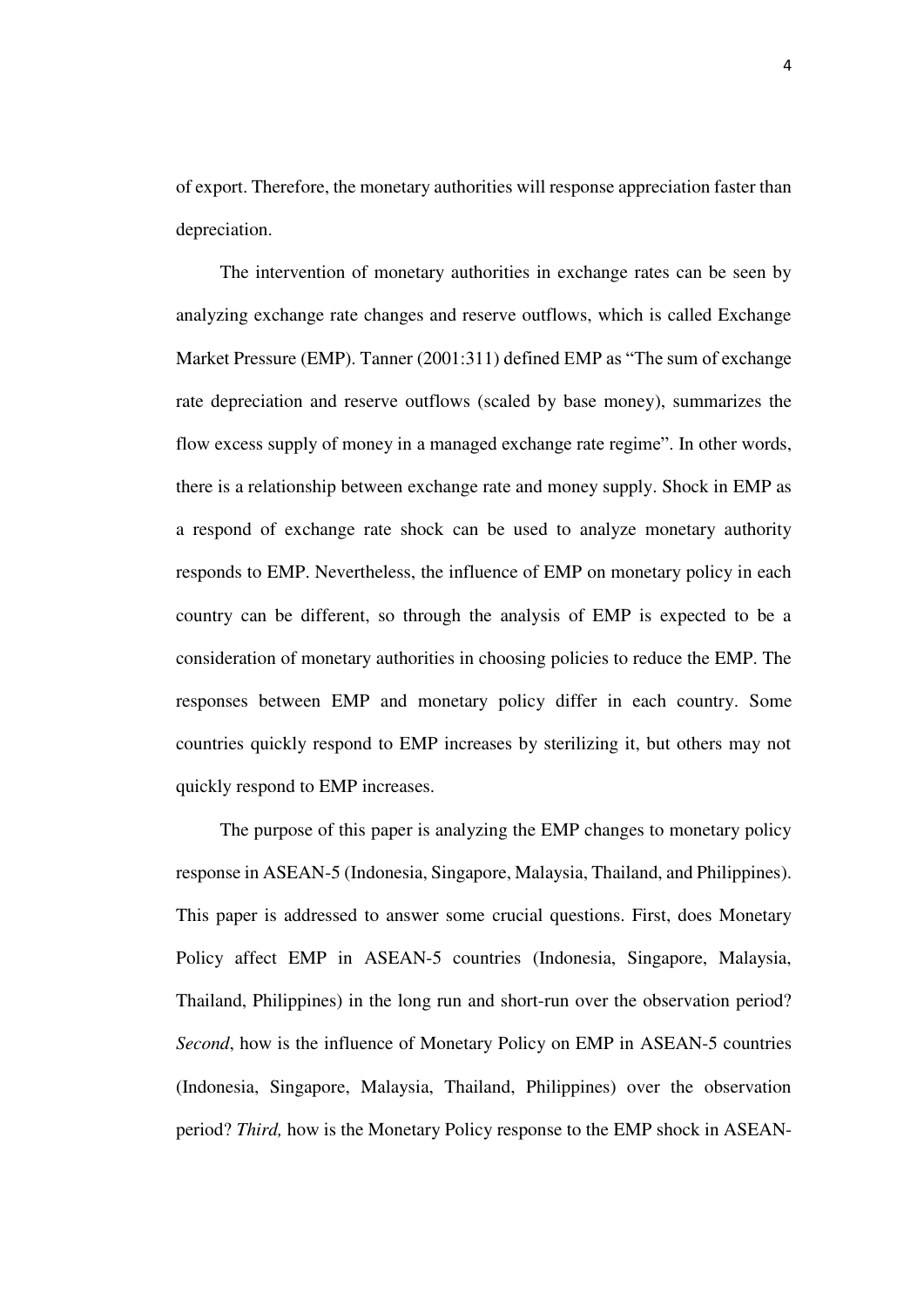5 countries (Indonesia, Singapore, Malaysia, Thailand, Philippines) over the observation period? The rest of this paper is organized as follows. Part 2 describes theoretical basis of EMP, exchange rate system and intervention, and the relationship between EMP and monetary policy, as well as the previous empirical studies. Part 3 discusses research methodology consisting of types and sources of the data, operational variable definitions, analysis methods, data processing steps, and research model. Part 4 shows the results and discussion. Finally, concluding remarks and recommendations are in Part 5.

## **2. Literature Review**

Exchange rate is the price of country's currency against another currency. Types of exchange rate are divided into nominal exchange rate and real exchange rate. Nominal exchange rate is a currency ratio between two countries, while real exchange rate is nominal exchange rate that has been adjusted to the price level or inflation rate. Meanwhile, exchange rate system is distinguished into fixed and floating exchange rate. In fixed exchange rate system, central banks ready to buy and sell their currencies at a fixed price in terms of dollars to make market prices equal to the fixed rates. Either central banks as the monetary authorities hold reserve in dollars, other currencies, or gold that can be used when they need to intervene in the foreign exchange market. Monetary authorities must maintain the price fix by ensuring that there is no excess demand and supply in exchange rates market. As long as monetary authorities have enough reserves they can continue intervene exchange rate to keep it constant (Dornbusch, et al , 2011: 287-288).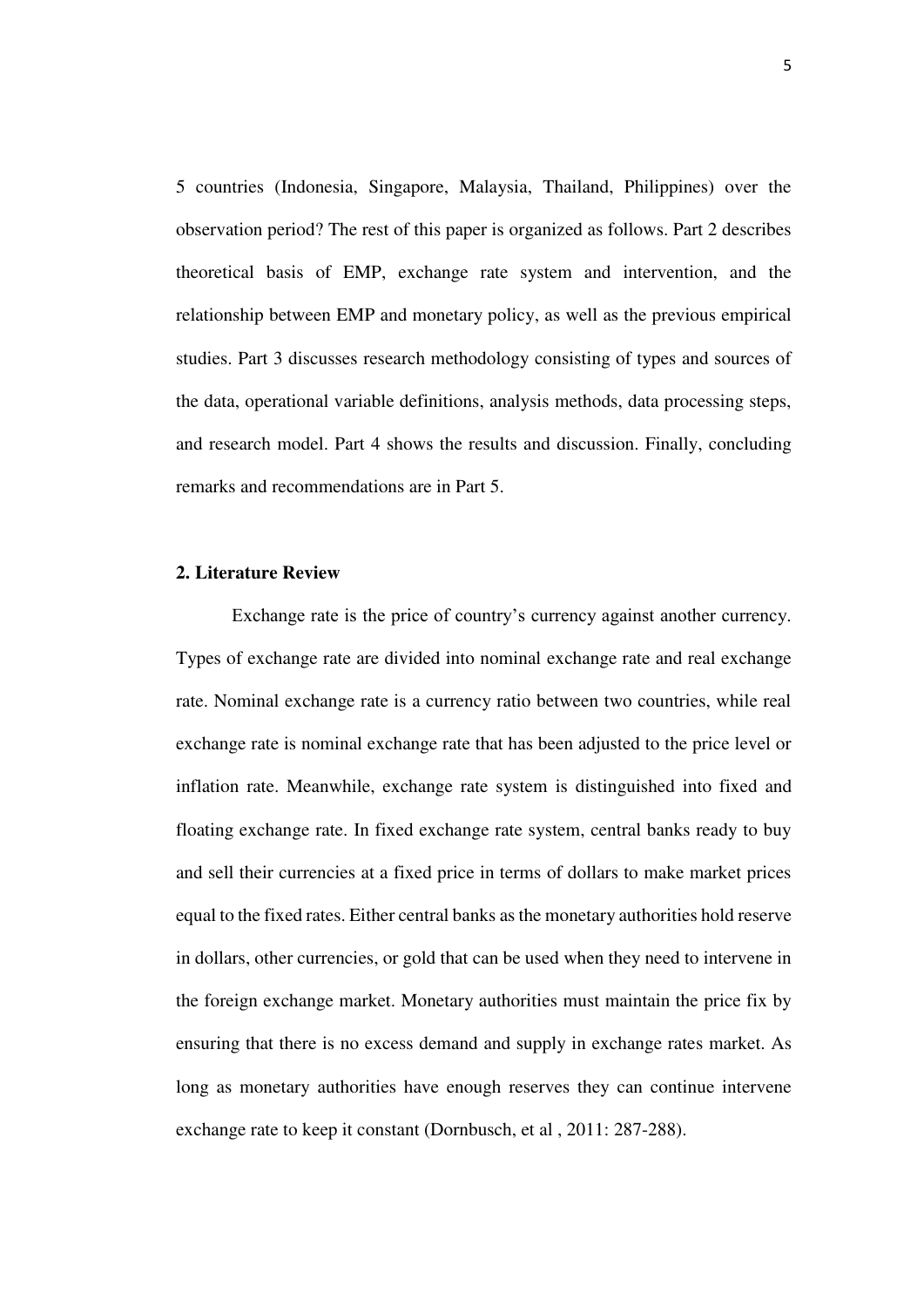Under flexible floating exchange rate system, central banks allow the exchange rate following the supply and demand equilibrium for foreign currency. Exchange rate system is clean when monetary authorities are clear from intervene in the foreign exchange markets, means that reserves transactions for it are zero. In practice, the flexible rate system has not been clean floating recently, the systems change to managed or dirty, floating. In managed floating, monetary authorities intervene exchange rate by buying and selling foreign currencies, reserves transactions are not equal to zero under managed floating (Dornbusch, et al, 2011: 289). Monetary authorities will intervene when exchange rate over the limit that already set, some of the intervention doing through stabilizing daily fluctuation, leaning against the wind, and setting unofficial pegging.

Based on Weymark (1998), Exchange Market Pressure (EMP) formula consists of excess demand measurement for currency that was first introduced by Girton and Roper (1977). EMP refers to the magnitude of money market disequilibrium that must be reduced through reserve or exchange rates changes. Their article assumes that monetary authorities must not use domestic credit changes to influence exchange rate levels, because exchange rate intervention is unsterilized. Intervention causes equivalent amounts of base money changes, because percentage changes in base money causing equivalent changes in prices. EMP under Girton and Roper approach is measured from the sum of percentage changes in exchange rates and in foreign exchange reserves.

 Later article which explains about EMP written by Roper and Turnovsky (1980) permitted intervention on the model to take the form of domestic credit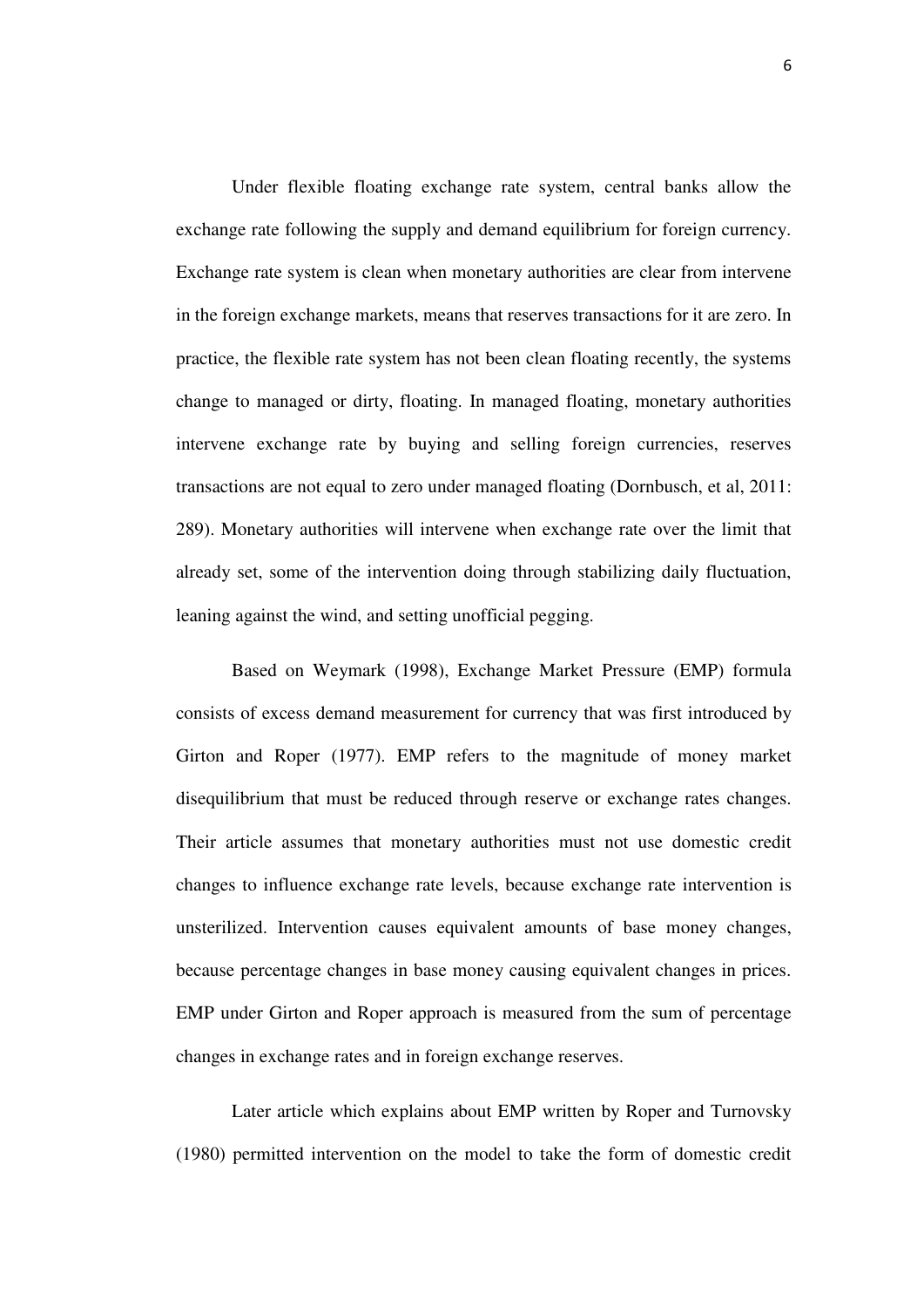changes as good as reserve changes. They find that excess demand for money was equal to linear combination in exchange rate changes and monetary base changes. Both Girton and Roper (1977) and Roper and Turnovsky (1980) employ EMP as the dependent variable in their estimation to capture changes in intervention policy during the sample period. However, they did not concern to develop a general measure of EMP for economies. After that, Weymark (1998) developed a general model to measure EMP that derived from Girton and Roper (1977) and Roper and Turnovsky (1980). The new model can deliver relationship between EMP and changes in exchange rate and monetary base, which is used to implement intervention policy. Moreover, this model can apply to measuring the magnitude of speculative pressure against a currency, studying the characteristic of exchange rate crises, and testing external imbalance determinants.

Weymark (1998) defines that, "Exchange market pressure measures the total excess demand for a currency in international markets as the exchange rate change that would have been required to remove this excess demand in the absence of exchange market intervention, given the expectations generated by the exchange rate policy actually implemented" (Weymark, 1998: 109). Equation for measuring EMP by Weymark that is consistent with the definition is:

$$
EMP_t = \frac{-EDc_t}{b_2\{c_1 + (c_1 + \alpha)(1 - a)\} + (1 - a)(c_1 + c_2)(1 + \alpha b_1)}
$$
(1)

Where:  $EDC<sub>t</sub>$  is the excess demand for domestic currency that occur period t, then  $\beta = b_2(c_1 + (c_1 + \alpha)(1 - \alpha)) + (1 - \alpha)(c_1 + c_2)(1 + \alpha b_1)$  is representation of expectations under a pure float. This expectation may differ from basis actual policy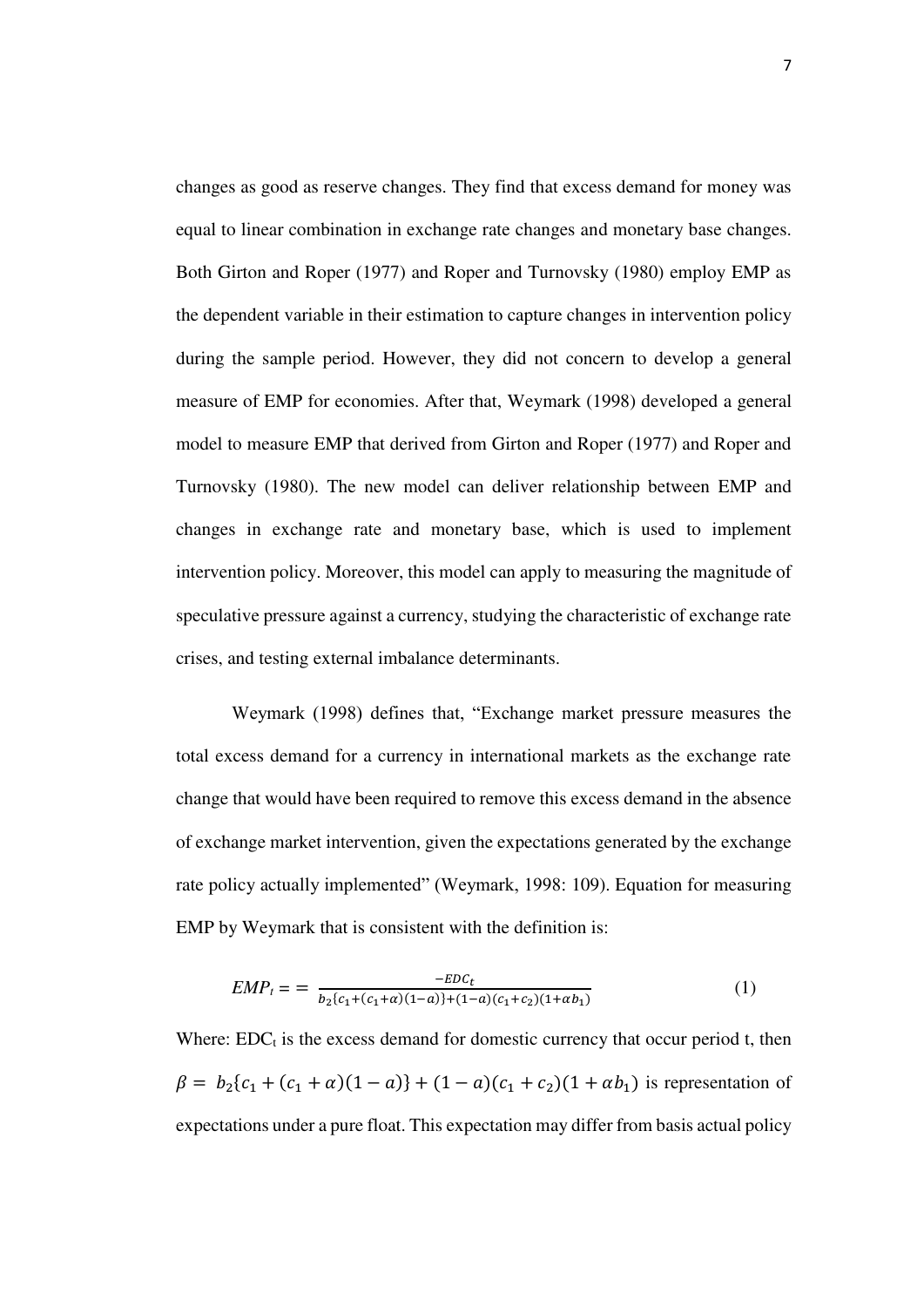undertaken by the policy authority. This EMP model only valid in small open economy and should not be used in larger, interdependent economies research.

 In other article, Tanner (2000) assumes that EMP evidences the difference between growth rates of domestic credit money supply and money demand, which is represented in both exchange rate and reserve movements. On the demand side, the growth of real base money (*mt*) is:

$$
m_t = \frac{\Delta M_t}{M_{t-1}} - \pi_t \tag{2}
$$

where  $M_t$  is nominal base money at time t, and  $\pi_t$  is the inflation rate which is measured from  $\frac{\Delta P_t}{P_{t-1}}$  (where  $P_t$  is the price level at time t). The inflation rate connected to world inflation  $\pi_t^*$  through the nominal exchange rate growth  $e_t$ (country's currency units per U.S. dollar), that can be formulating as follows:

$$
e_t = \pi_t - \pi_t * + z_t
$$
  
(3)

where  $z_t$  is the deviation from purchasing power parity. While, on the supply side nominal base money consists of international reserves *Rt* and net domestic assets *Dt*, which is formulated as follows:

$$
\frac{\Delta M_t}{M_{t-1}} = \frac{(\Delta R_t + \Delta D_t)}{M_{t-1}} = r_t + \delta_t \tag{4}
$$

Where  $r_t = \frac{\Delta R_t}{M_{t-1}}$  $\frac{\Delta R_t}{M_{t-1}}$  and  $\delta_t = \frac{\Delta D_t}{M_{t-1}}$  $\frac{\Delta D_t}{M_{t-1}}$ . Tanner assumes that purchasing power parity and world inflation equals zero  $(z_t = \pi_t \cdot x = 0)$ , so the EMP index is obtained by rearranging and substituting equations (3) and (4) into (2):

$$
m_t = \frac{\Delta M_t}{M_{t-1}} - \pi_t \tag{2}
$$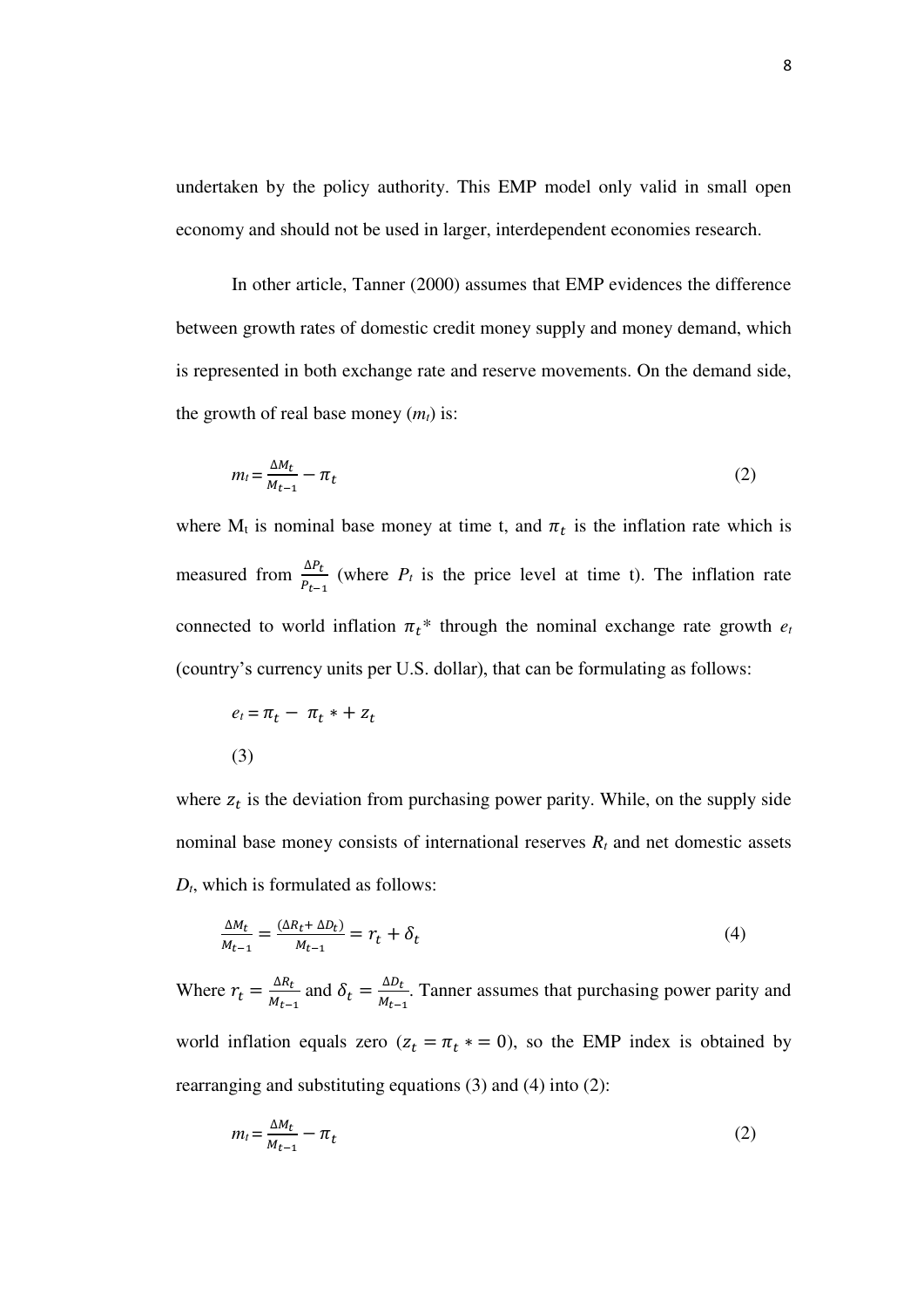$$
m_t = \frac{\Delta R_t}{M_{t-1}} + \frac{\Delta D_t}{M_{t-1}} - e_t \tag{5}
$$

$$
\frac{\Delta D_t}{M_{t-1}} - m_t = e_t - \frac{\Delta R_t}{M_{t-1}}
$$
\n
$$
\tag{6}
$$

$$
EMP_t \equiv e_t - r_t = \delta_t - m_t \tag{7}
$$

 Under equation (7), EMP measured by exchange rate depreciation plus reserve outflows (scaled by base money) that equals the difference between the growth rates of the domestic component of the monetary base  $(\delta_t)$  and money demand  $(m_t)$ . This research uses the equation to obtain EMP index.

The amount of reserves changes, exchange rate changes, and differential between domestic and world interest rate to easing foreign exchange market disequilibrium depend on economic structure, because volatilities in these variables depend on economic structure that will be responded by intervention activities of policy authorities (Weymark 1998, 118). When domestic currency depreciation occurs, it can be repelled through raising interest rates or running foreign exchange reserves. So in doing that, measure of EMP index can be develop from weighting average of the changes in exchange rate, in foreign exchange reserves, and in interest rates (Pontines and Siregar, 2008:347). EMP appears as the respond of exchange rate fluctuations. Moreover, calculations EMP and intervention can be defined as absorbing pressure in foreign exchange market through monetary authorities' intervention.

 The EMP equation that expressed by Tanner (2001) also shows that there is relationship between EMP and monetary policy that can be provided from monetary base uses by domestic policy makers. If real money demand is constant, EMP and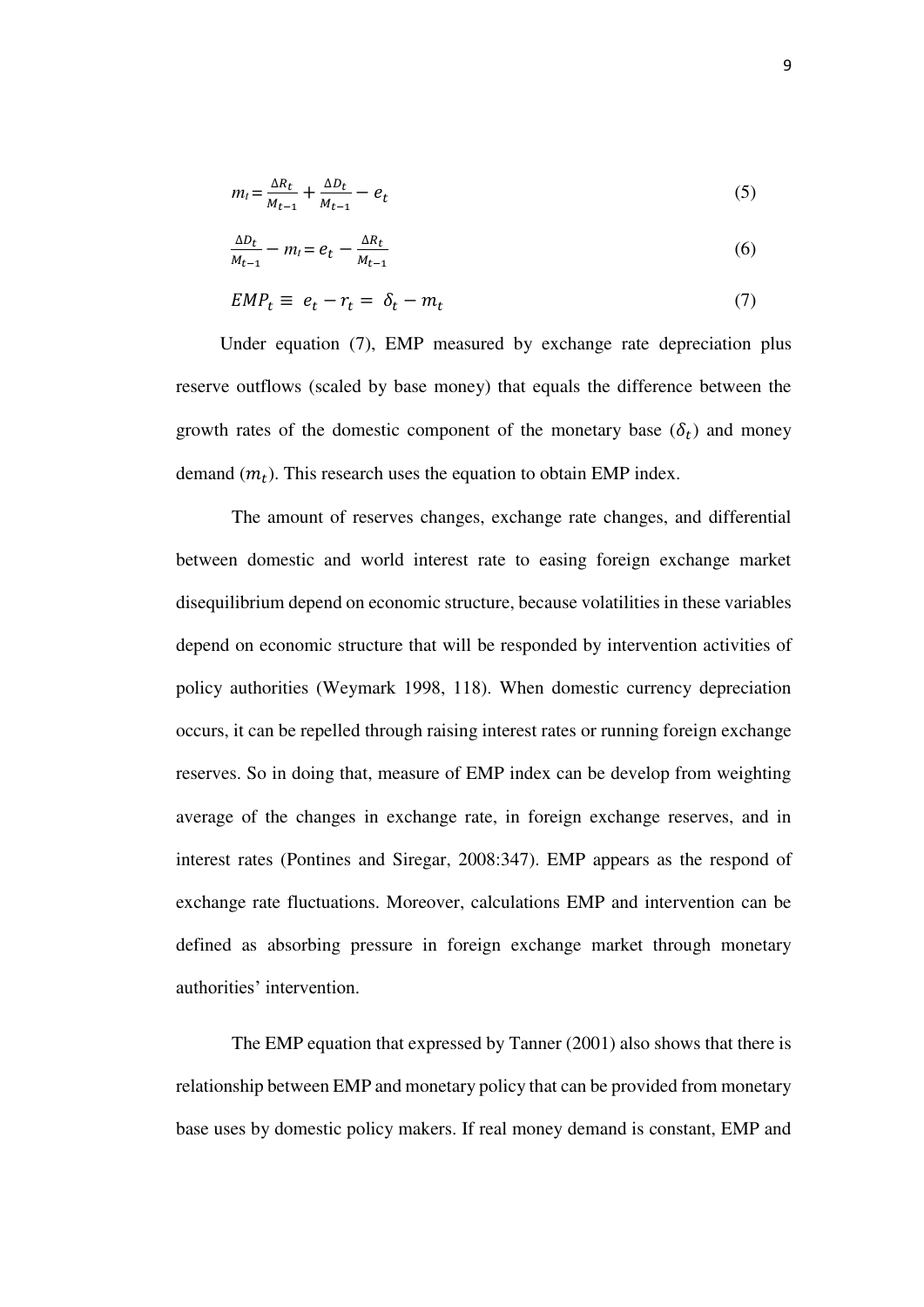monetary base move together, but central banks must to set interest rates to control monetary base. In that condition, contradictive monetary policy will raise differential between domestic and world interest rate, encourage capital inflows, and will reduce EMP. Even though differential between domestic and world interest rate may be a noisy indicator of monetary policy because it is consists of depreciation and risk premium (Tanner 2001, 315). Nevertheless, Tanner finds that there are differences responses to higher EMP, some monetary authorities will loosen by increasing domestic credit growth (as EMP rose, domestic credit rose, while interest rate differential fell). But others will tightened by increasing interest rates (as EMP rose, domestic credit fell, and interest rate differential rose), or both of them (as EMP rose, so do domestic credit and interest rate differential fell) (Tanner 2001, 318).

Several previous researches in some countries provide inconclusive results about the relationship between EMP and monetary authority intervention in each country. Tanner (2001) analyzes whether monetary policy effects EMP during 1990s in Brazil, Chile, Mexico, Indonesia, Korea, and Thailand as generally expected that contractive monetary policy helped to reduce EMP. This paper uses vector autoregressive (VAR) model to regress the EMP, credit growth, and interest differential variables for each country, and uses pooled estimates to regress all of the observation countries. The results show that a reduction in the domestic credit helped to reduce EMP both individual country and pooled estimates, positive interest differential shocks also helped to reduce EMP in some evidence from some individual countries, EMP shocks positively affected interest rates both from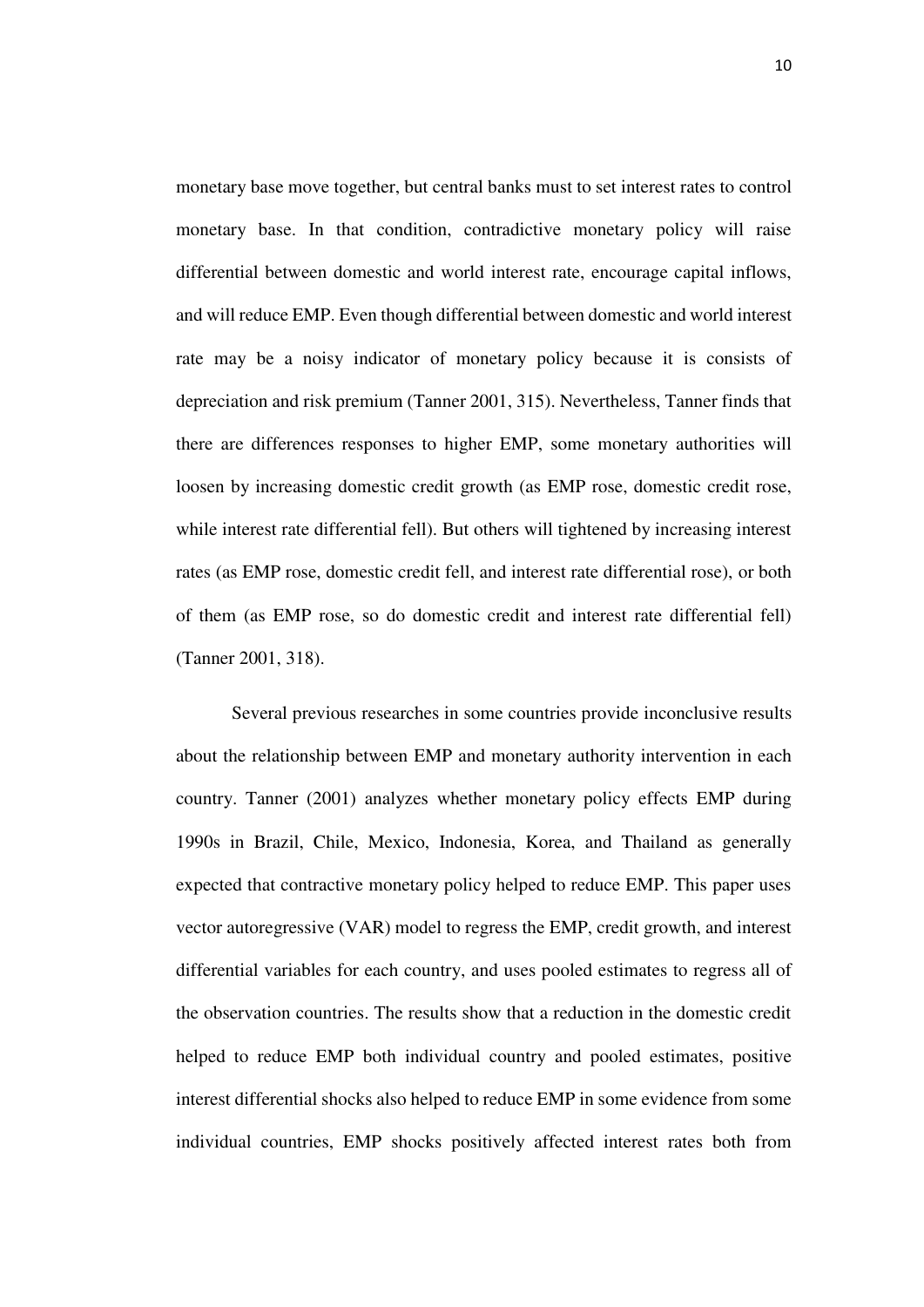individual country and pooled estimates. Domestic credit shocks positively affected interest differential for higher inflation countries, but negatively for lower inflation countries. To increase EMP, monetary authorities prefer used expanding rather than contracting domestic credit in some evidence both individual country and pooled estimates.

 Tanner (2001) and Jeisman (2005) used two stage least squares to estimate EMP indices for the Australian dollar against the US dollar exchange rate. The aim of these researches was to measure EMP on the Australian dollar over the post-float period by using quarterly data series. It is found that both EMP and degree of intervention possible to describe Australian dollar pressure. During the periods, Australian dollar was generally under pressure to depreciate, and some evidence suggested that Reserve Bank of Australia (RBA) intervention applied higher pressure to depreciate the Australian dollar and lower pressure to appreciate the Australian dollar. Moreover, this paper also suggested that RBA contributed to the large Australian dollar depreciation between 1997 and 2001.

Bautista and Bautista (2005) examined the respond of monetary authorities on EMP, and the traditional monetary prescription of contracting money to lend strength to a currency on Philippines peso. Methodology of the research applied VAR framework by using monthly data from 1990:1–2000:4. The results if the authorities had difference respond in crisis periods compared to non-crisis periods. In non-crisis period, authorities tended to sterilize the effects of EMP, but in crisis periods authorities tended not to sterilize and tighten domestic credit growth. The effect of differential interest rates on EMP was raising differential interest rate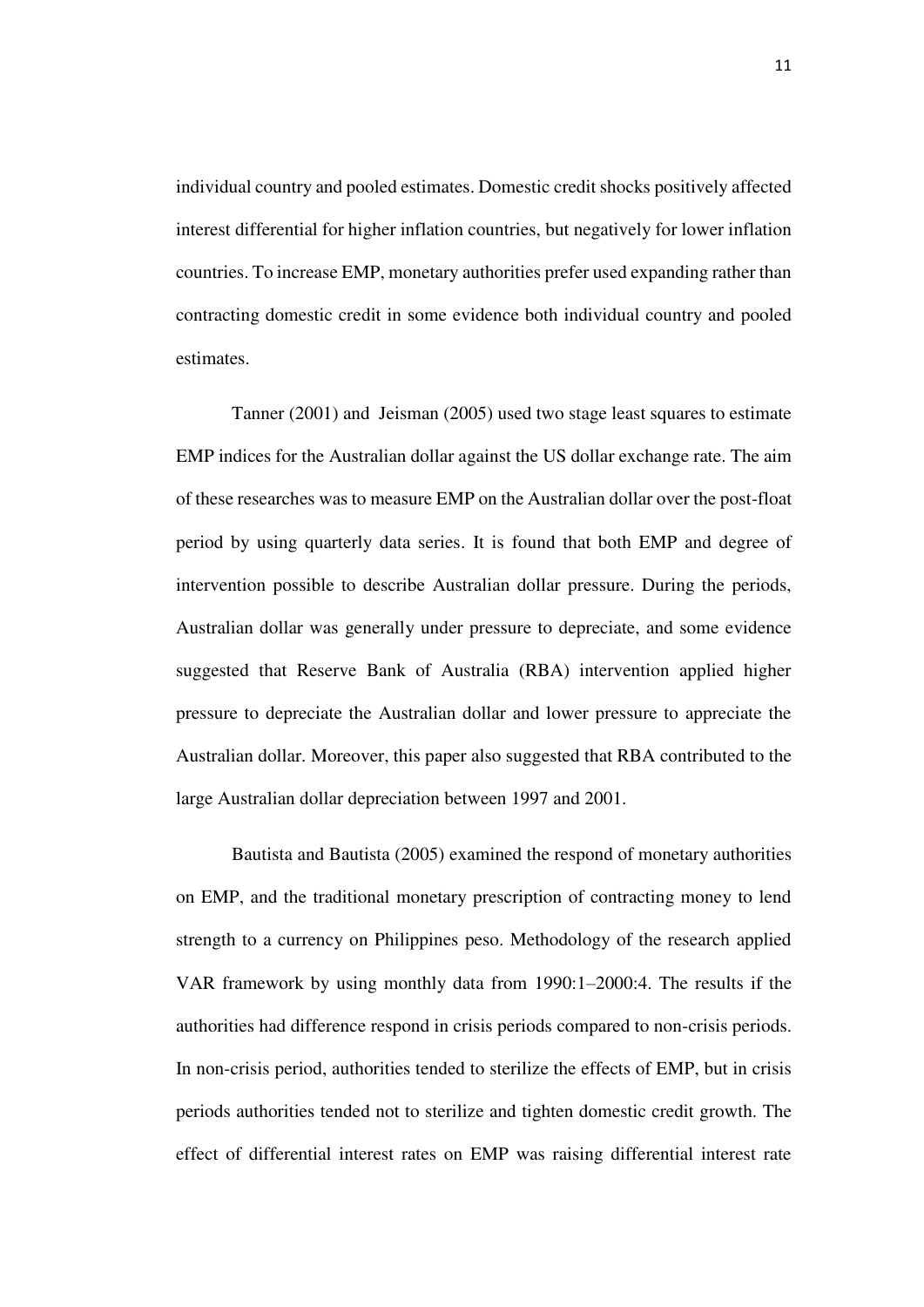reduce EMP in non-crisis periods, while in crisis periods differential interest rates had an positive effect on EMP, these findings suggested that the prescriptions of the traditional theory were followed.

 Different results were found by Ahmed (2013) who analyzed disequilibrium foreign exchange rate in Pakistan using EMP by VAR model from 1975:Q2 to 2009:Q1. The results suggested that foreign exchange markets significantly extended disequilibrium in domestic money market. Monetary authorities had limit control on exchange rate over the domestic money supply, any effort to increasing domestic credit would not work because it lead to the drainage foreign reserves, and sterilization would be ineffective to maintain the monetary effects. Hossain and Ahmed (2009), who analyzed whether the exchange rate policy in Bangladesh in line with the free floating exchange rate for the period 2000 – 2008, also found the similar result with Ahmed (2013). This paper used Girton-Roper approach to determine EMP variable. The results showed that monetary policy transmission on interest rates was almost ineffective and sterilized intervention led to increase foreign exchange market pressure, increased of domestic credit effect on exchange rate depreciation, decreasing reserves, or both of them, which led to EMP. This paper also provided that the policies of Bangladesh monetary authority were not consistent with free-floating regime characteristic.

 Garcia and Malet (2007) used economic growth as one of the variables to estimate EMP. This research analyzed the interactions between EMP and monetary policy, and the usual omission of output growth in empirical investigations. The investigation focused on Argentina case over the period January 1993 to March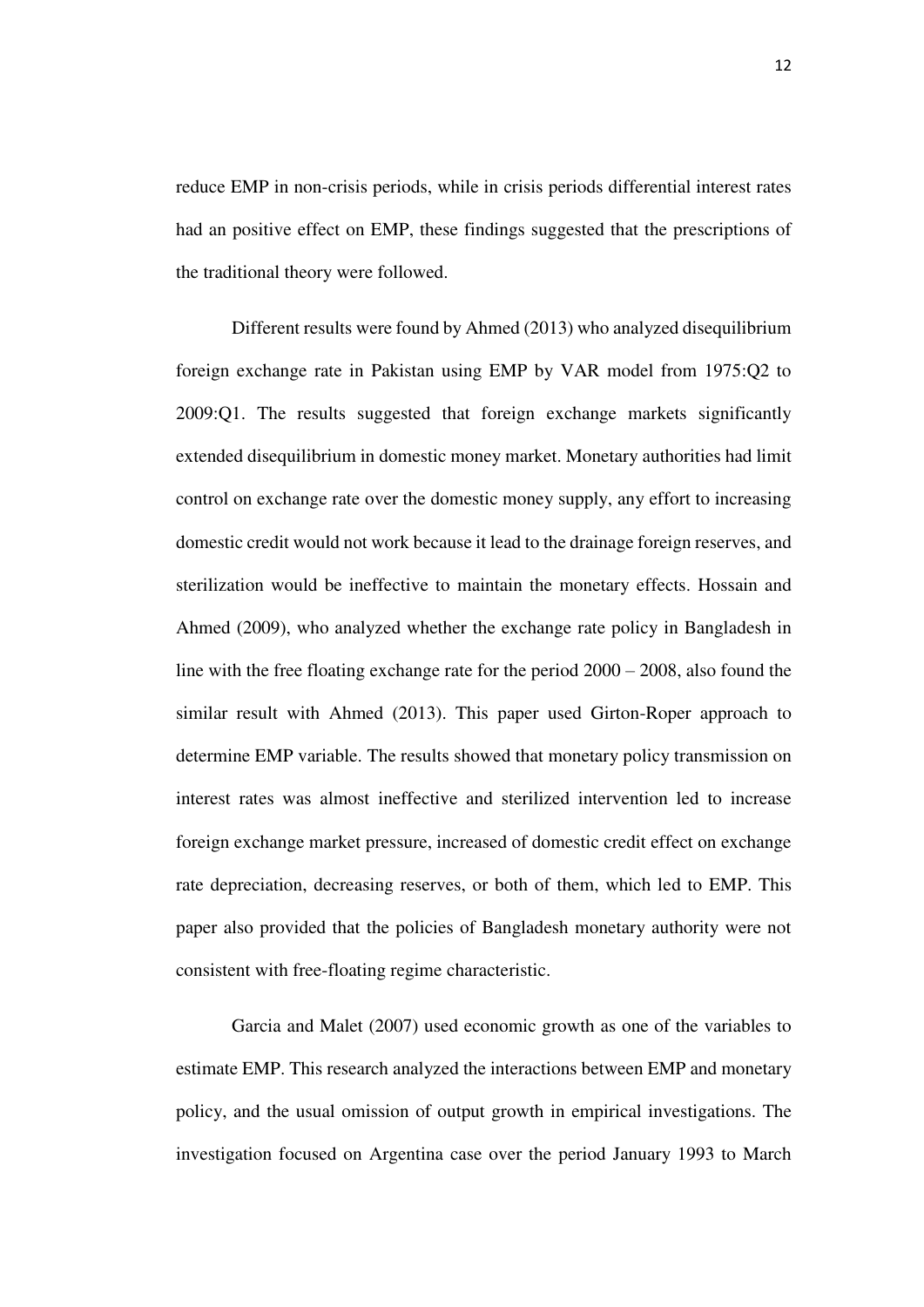2004 by using VAR model. There was a negative affect between both US and Argentina interest rates and EMP, increase of Argentina interest rates would not reduce EMP, but increase of US interest rates would reduce foreign capital inflows, which would eventually affect the EMP. Moreover, increase in domestic credit also had negatively influence on economic growth. Economic growth in Argentina was not depend on internal generates liquidity, but on foreign capital inflows. Output growth could determine EMP more than domestic credit or interest rates. Meanwhile, Hegerty (2009) examined capital inflows and domestic credit growth effect on EMP in Estonia, Latvia, Lithuania, and Bulgaria that maintain fixed exchange rate regime by VAR approach. The model formed from EMP, domestic credit growth, and capital inflows as primary variables, and input real GDP and inflation rate as additional variables in quarterly data from 1995 to 2008. The results if these countries had different respond to increased capital inflows due to differences over a range of economic and non-economic criteria in each country. Capital inflows would be responsible for devaluation pressure. The capital inflows consisting of FDI and non-FDI evidence could accelerate the growth of domestic credit in Bulgaria, but not the Baltics. Relatively volatile flows, especially non-FDI, reduce EMP in three of the four countries.

 Unlike other researches, Mathur (1999) used the random walk model, the Box-Jenkins methodology, and the VAR (Vector Autoregressive) techniques to forecast exchange rate, and used Girton-Roper (G-R) model and Modified Girton-Roper (M-G-R) model to estimate EMP. The results indicated that M-G-R model better than G-R model in explaining EMP, from estimation suggested that general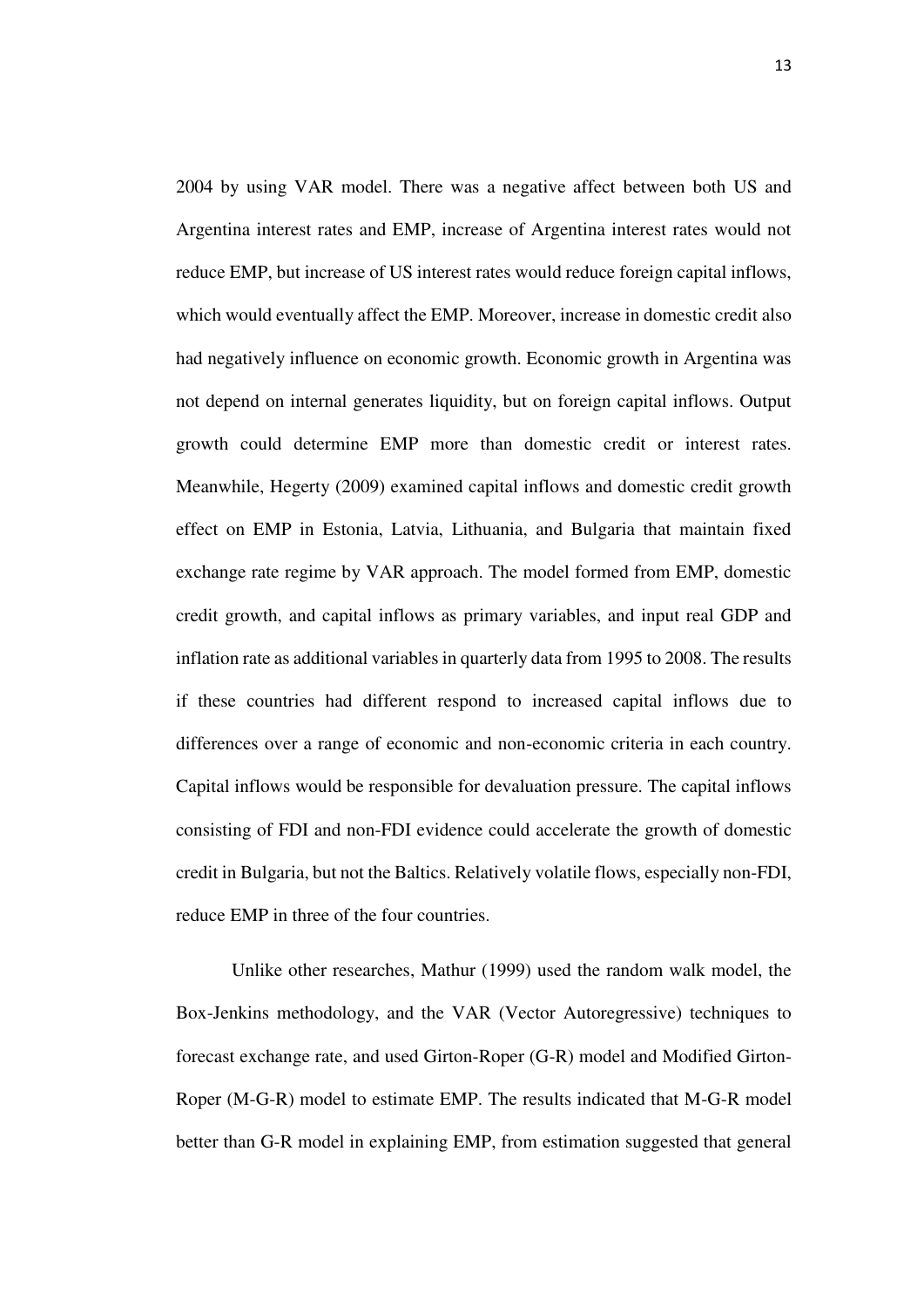equilibrium approach more relating to explain EMP than partial equilibrium approach, and the data could be improved by using appropriate data for the foreign variables. The observation data was monthly data from January 1980 to July 1988 in India. In addition, Hall et al (2013) investigated the Japanese Yen, the Chinese Yuan, and the UK Pound pressures against the US dollar during the period 2001:1 to 2009:4 quarterly data series. Time Varying Coefficient is used to estimate the value of EMP underlying Girton-Roper model structural coefficients and to eliminate specification biases. The results suggested that yen was undervalue during the initial part estimation period, Yuan also suggested undervaluation over the period that the undervaluation peaking in 2004 and 2007, and the pound was suggesting a mainly free-floating currency over period.

#### **3. Methodology**

## *3.1.Data*

This research is quantitative research that uses secondary data from several resources, which refers to Tanner's paper. Variables, model, and methods that are used to form and estimate EMP are similar with those used in Tanner's paper. The Data, which are used in this research, are monthly time series data during January 2006 – December 2016 periods for individual country estimation, and January 2007 – December 2009 for panel estimation in the case of Indonesia, Singapore, Malaysia, Thailand, and the Philippines. All of the data are secondary data from CEIC.

## **Exchange Market Pressure**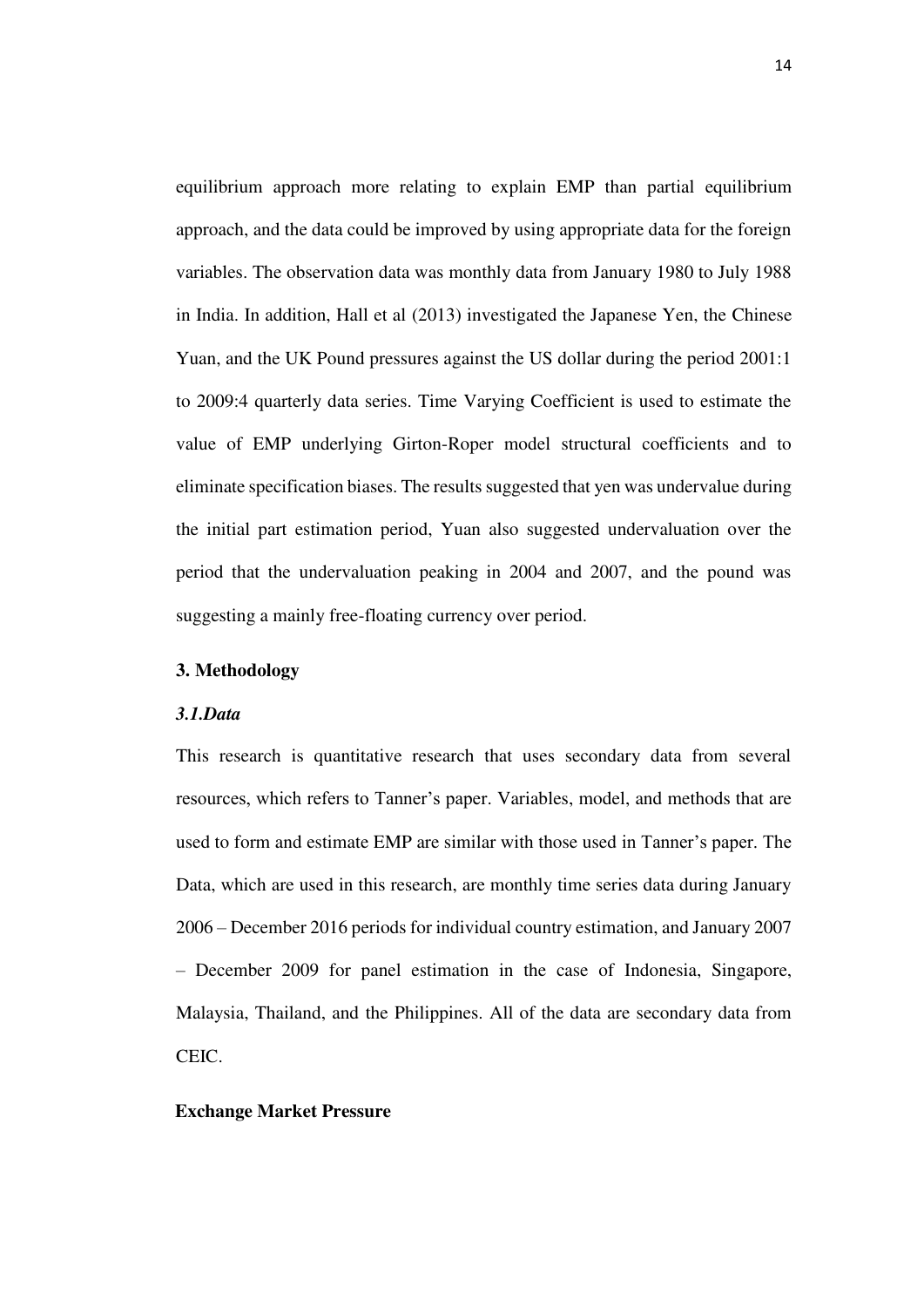As defined before, EMP is "sum of exchange rate depreciation and reserve outflows (scaled by base money), summarizes the flow excess supply of money in a managed exchange rate regime" (Tanner 2001:311). EMP is a summary of differences of money demand and money supply growth rates under managed exchange rate regimes. EMP calculated from Tanner's EMP model (2001), with the following equation:

$$
EMP = \left(\frac{e_t - e_{t-1}}{e_{t-1}} + \frac{r_t - r_{t-1}}{M0_{t-1}}\right) \times 100\tag{8}
$$

EMP = Exchange Market Pressure  $e_t$ <br> $e_{t-1}$  = Nominal exchange rate period t  $=$  Nominal exchange rate period t – 1  $r_t$  = International reserves period t  $r_{t-1}$  = International reserves period t – 1  $MO_{t-1}$  = Monetary base period t-1 (where M0 = reserves + domestic credit)

## **Economic domestic credit growth**

Domestic credit consists of the monetary authority's holdings of claims on the public-government debt, and on the private sector-usually loans to bank (Dornbusch, et al, 2011:532). Domestic credit is used by the central banks to raise interest rates or government budget deficit. In other words, domestic credit is one of the monetary policy instrument, because monetary authorities can control it. Therefore, domestic credit can be used to measure monetary policy. Domestic credit growth calculation is as follows:

$$
Dt = \frac{DC_t - DC_{t-1}}{MO_{t-1}}\tag{9}
$$

 $Dt =$  Domestic credit growth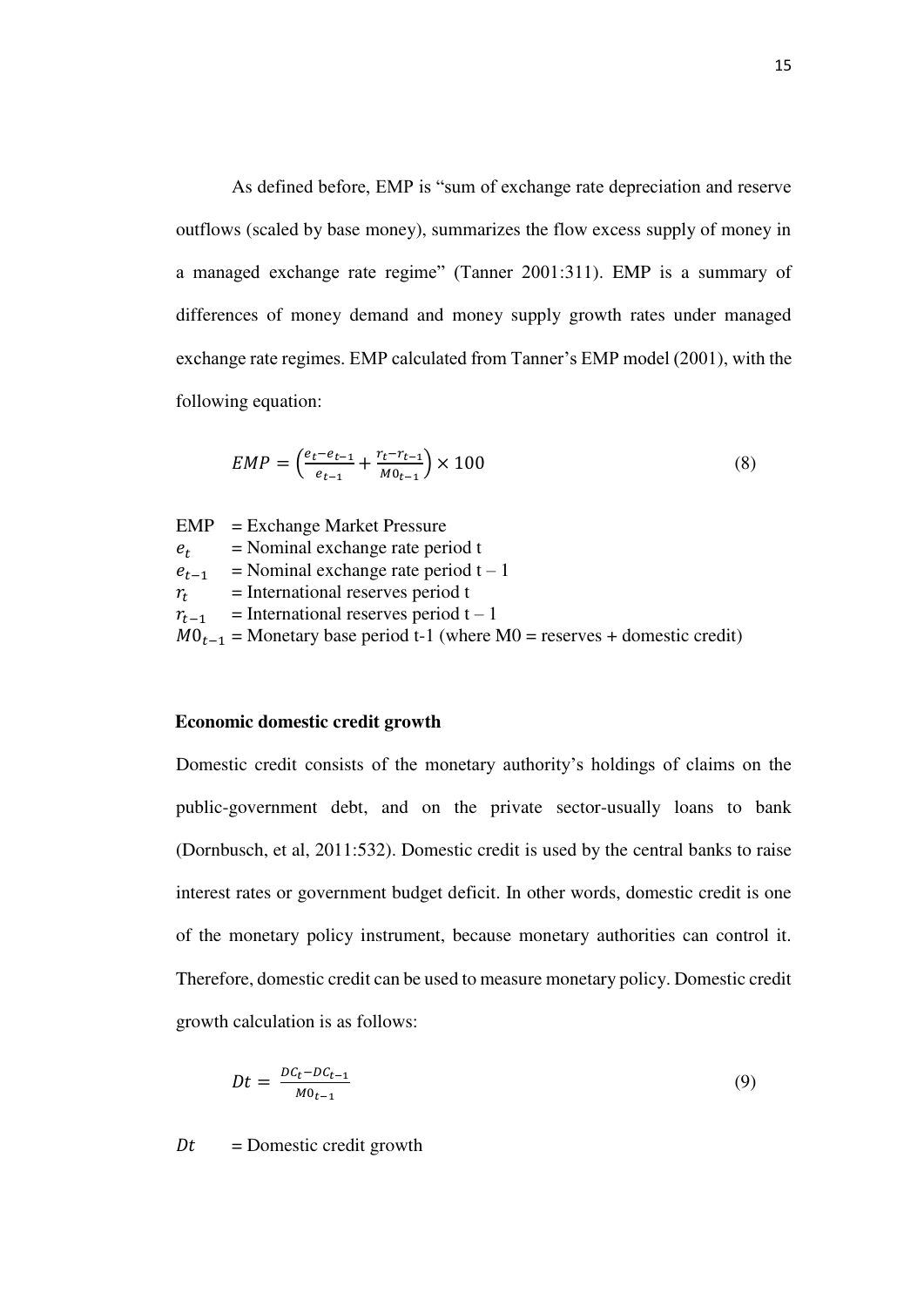$DC_t$  = Domestic cresit period t  $DC_{t-1}$  = Domestic cresit period t – 1  $MO_{t-1}$  = Monetary base period t – 1 (where M0 = reserves + domestic credit)

#### **Interest rates differential**

Interest rates differential is the differential between domestic and foreign interest rates. Domestic interest rates are taken from deposit rate in each country. Meanwhile, foreign interest rate is taken from US LIBOR 3-months deposit rate. Calculation of interest rate differential is domestic deposit rate minus US 3.months deposit rate.

## *3.2. Model*

## **Error Correction Model (VECM)**

Vector Autoregressive model (VAR) is often used to analyze the relationships between domestic and foreign interest rates and domestic credit growth effect on EMP. Nevertheless, VAR can be applied if all variables are stationary in level, but if not then VAR, method cannot be applied to estimate the model. However, if all variables are stationary in first difference and have cointegration on the model then Error Correction Model (VECM) method can be used to estimates. Based on these requirements, this study uses VECM method, because not all variables stationary in level, but stationary in first difference. Another reason is the presence of co-integration on the model. This model uses to determine the effect among the monetary policy represented by domestic credit growth variable  $(D<sub>t</sub>)$  and differential interest rates variable (Ir), and EMP variable. This model is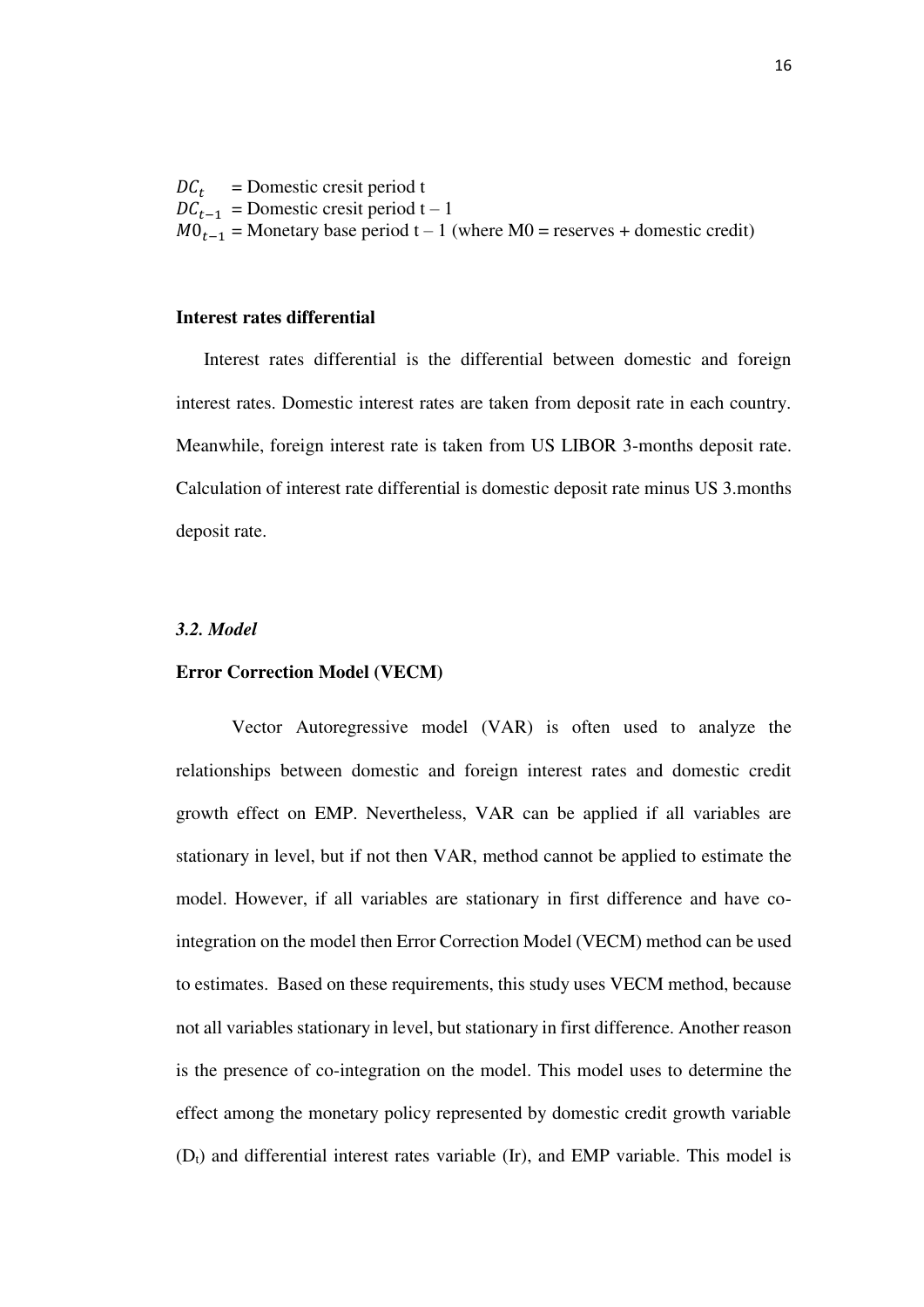adopted from Tanner's VAR model (2001), where monetary policy explained by using differential between domestic and foreign interest rates variable (δ) and domestic credit growth variable (φ).

Tanner's VAR model:

$$
X_1 = a_0 + a_1 X_{t-1} + a_2 X_{t-2} + \dots + v_t \tag{11}
$$

 $X =$  matrix of the variables ( $\delta$ , EMP,  $\varphi$ )  $a_1$  = vector of coefficients<br>  $v_t$  = vector of error terms = vector of error terms ( $v_{\varphi}$ ,  $v_E$ ,  $v_{\delta}$ )

Because this study using VECM framework, then the model converted to VECM equation, which is as follows:

$$
\Delta EMP_t = \beta_0 + \sum_{i=1}^p \beta_{i1} \Delta Dt_{t-i} + \sum_{i=1}^p \alpha_{i1} \Delta Ir_{t-i} + ECT + \varepsilon_t \tag{12}
$$

EMP = Exchange Market Pressure (in percent)  $Dt =$  Domestic credit growth scaled by base money (in percent)  $Ir = Interest \n rates differential, domestic \n minus US \n deposit rate (in percent)$ 

Non-structural VAR which not stationary in level, but stationary in the first difference and has error term of the cointegrating equation; it becomes Vector Error Correction Model (Ullah, et al., 2012: 128). This model can be used to analyze the short-run behavior of a variable against the long-run behavior due to the permanent shock. The short-run to long-run relationship is influenced by long-run equilibrium distortion, called Error Correction Term (ECT). If ECT value is negative and significant, means that there is distortion that will be gradually corrected through short-run adjustment. Other VECM analysis will be described on Impulse Response Function (IRF) and Forecast Error Decomposition Variance (FEVD).

#### **Impulse Response Function (IRF)**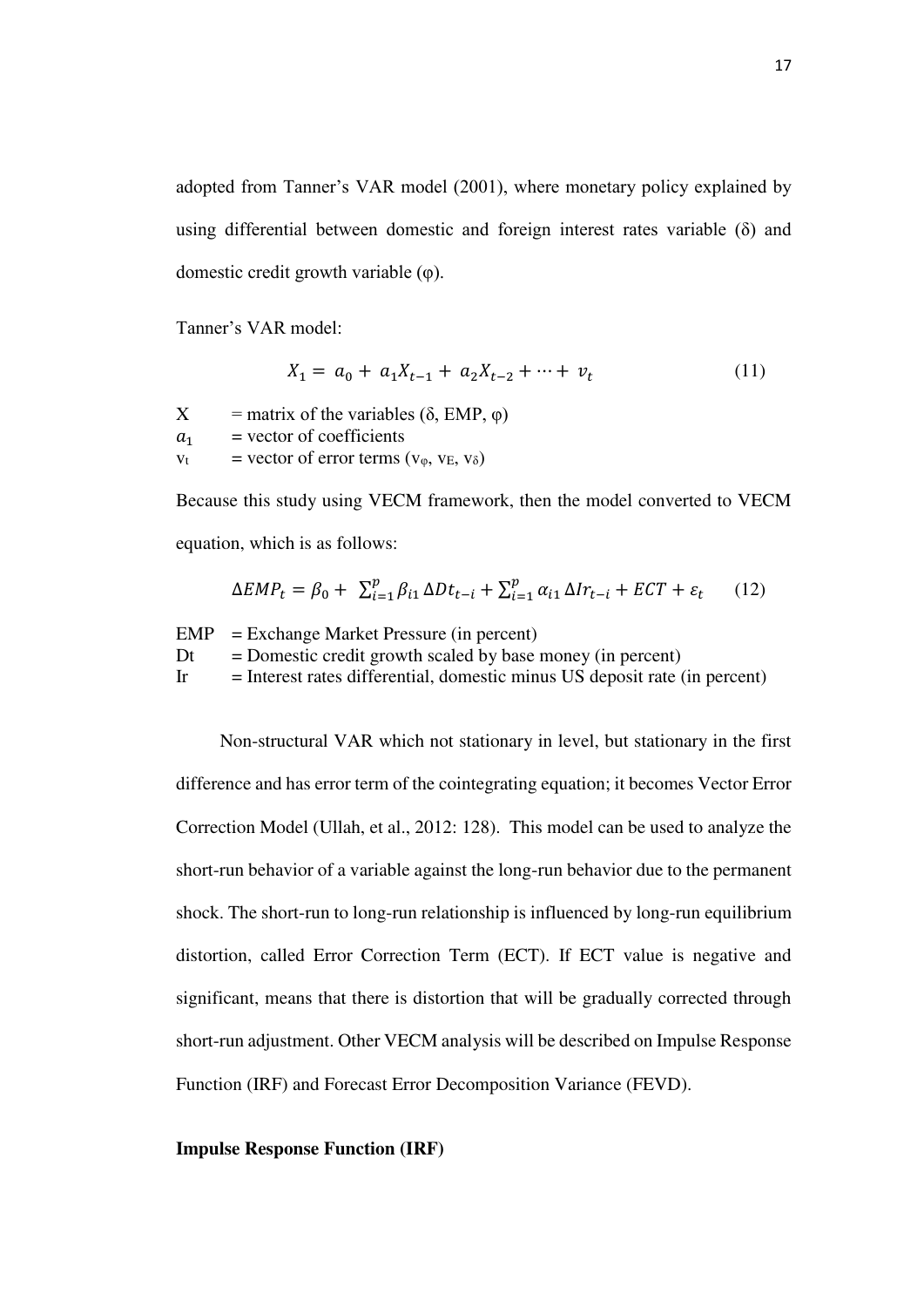Because the coefficients in VAR and VECM model are difficult to interpret, so the next step after getting VECM model is analyzing the Impulse Response Function (IRF). Impulse response is useful to perceive the endogenous variable response towards error term shock. Moreover, impulse response analysis can be applied to simulate the shocks of independent variables to other dependent variables in the future, so respond of a variable to other variables can be explained. The IRF can identify the impact of such shocks for several periods in the future (Gujarati and Porter 2009, 789).

## **Forecast Error Variance Decomposition (FEVD)**

The aims of Forecast Error Variance Decomposition (FEVD) or Variance Decomposition (VDCs) used to show the effect for each variable by innovations to all variables in the system (Younus, 2005:10). Moreover, VDCs evidence the portion (percentage contribution) of the shifting effect shock of a variable towards shock of variable itself or the other variables on the VAR equation.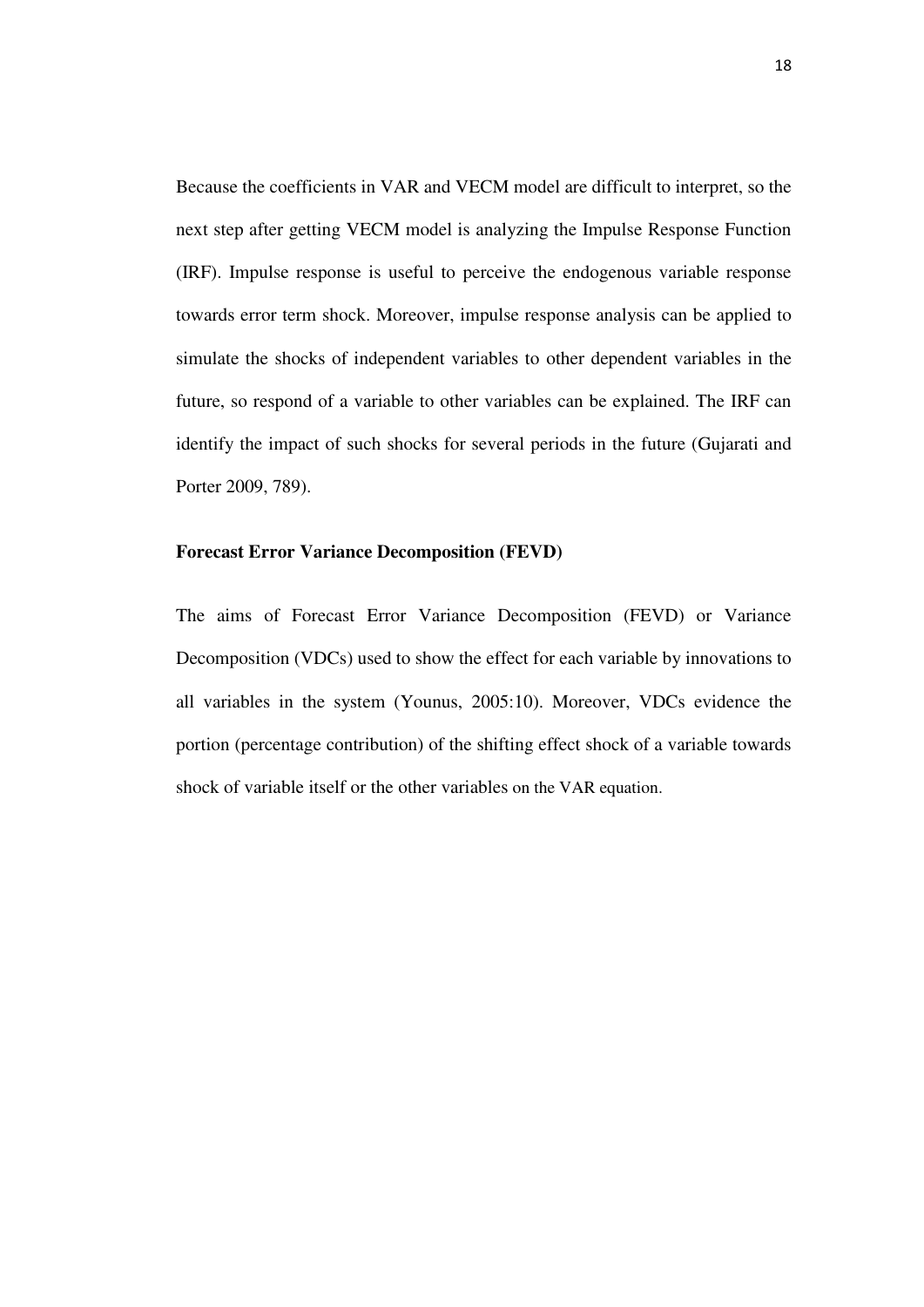## **4. Results and Discussion**

#### *4.1. Unit Root Test*

 The first step in this research is to conduct unit root test using Augmented Dickey-Fuller (ADF) with trend and intercept test. Table 1 shows that in all of the countries, EMP and Dt are stationary in level, but Ir is nonstationary in level since value of t-statistic is less than critical value. All of the variables are stationary in first difference at level of significance  $(\alpha)$  1 percent.

| <b>Countries</b>   |            | <b>ADF-STAT I(0)</b> |               | <b>ADF-STAT (1)</b> |                      |                      |  |
|--------------------|------------|----------------------|---------------|---------------------|----------------------|----------------------|--|
|                    | Exchange   | Domestic             | Interest      | First               | First                | First                |  |
|                    | Market     | Credit (Dt)          | Differential  | Difference of       | Difference of        | Difference of        |  |
|                    | Pressure   |                      | $(\text{Ir})$ | Exchange            | Domestic             | Interest             |  |
|                    | (EMP)      |                      |               | Market              | Credit $(\Delta Dt)$ | Differential         |  |
|                    |            |                      |               | Pressure            |                      | $(\Delta \text{Ir})$ |  |
|                    |            |                      |               | $(\Delta EMP)$      |                      |                      |  |
| <b>Indonesia</b>   | $-9.16***$ | $-10.67***$          | $-2.79$       | $-11.53***$         | $-12.11***$          | $-4.31***$           |  |
|                    | $(-4.03)$  | $(-4.03)$            | $(-4.03)$     | $(-4.03)$           | $(-4.03)$            | $(-4.03)$            |  |
| <b>Malaysia</b>    | $-8.95***$ | $-9.07***$           | $-0.52$       | $-10.14***$         | $-9.49***$           | $-10.24***$          |  |
|                    | $(-4.03)$  | $(-4.03)$            | $(-4.03)$     | $(-4.03)$           | $(-4.03)$            | $(-4.03)$            |  |
| <b>Philippines</b> | $-8.20***$ | $-12.23***$          | $-1.60$       | $-10.42***$         | $-9.31***$           | $-9.66***$           |  |
|                    | $(-4.03)$  | $(-4.03)$            | $(-4.03)$     | $(-4.03)$           | $(-4.03)$            | $(-4.03)$            |  |
| <b>Thailand</b>    | $-8.99***$ | $-9.40***$           | $-1.30$       | $-10.83***$         | $-10.01***$          | $-12.25***$          |  |
|                    | $(-4.03)$  | $(-4.03)$            | $(-4.03)$     | $(-4.03)$           | $(-4.03)$            | $(-4.03)$            |  |
| <b>Singapore</b>   | $-6.56***$ | $-10.10***$          | $-0.60$       | $-9.61***$          | $-9.12***$           | $-10.02***$          |  |
|                    | $(-4.03)$  | $(-4.03)$            | $(-4.03)$     | $(-4.03)$           | $(-4.03)$            | $(-4.03)$            |  |

**Table 1. Unit Root Test** 

Note: (\*\*\*) denotes the value is significant at the 0.01 level Source: CEIC (2017), Authors' calculation.

## *4.2. Choosing optimum lag and stability test*

 The second step is to choose the optimum lag of the model. This test is doing by find the smallest and stable value that among the lags filed by FPE, LR, AIC, SC, and HQ. Each country has a different optimum lag, Malaysia and Singapore are optimum in lag 1, the Philippines and Thailand are optimum in lag 2, while Indonesia are optimum in lag 3. After choosing optimum lag, the next step are view the stability of the VAR model in each country, because unstable VAR model will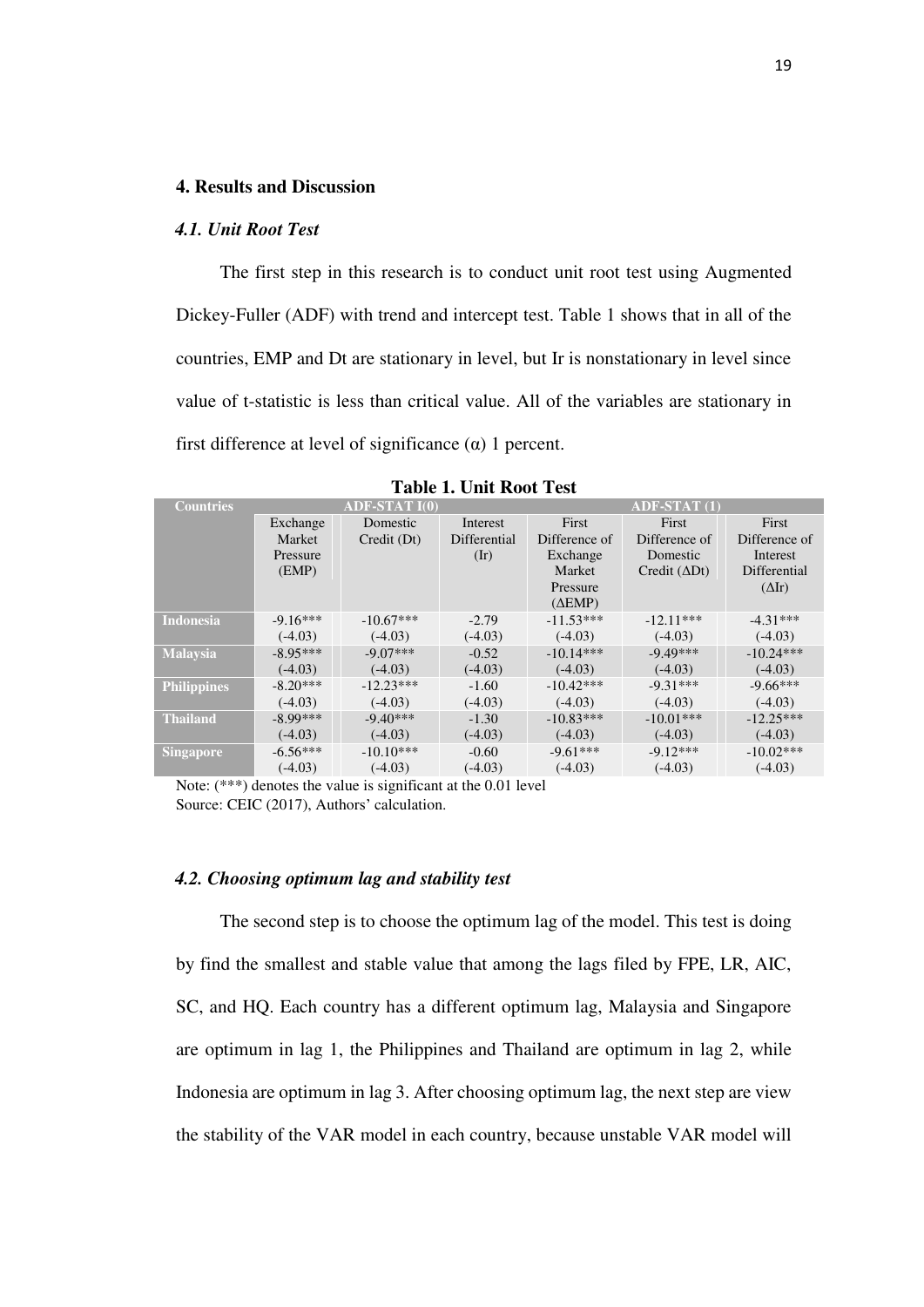result invalid Impulse Response Function (IRF). Model called stable if the modulus from the AR roots of the model less than one, or by looks the position of the modulus value if no root lies outside the unit-circle, it means that VAR model satisfies the stability condition. Table 2 shows that all countries satisfy the stability condition. The result of lag length criteria, AR roots, modulus value, and unit-circle can be seen in the appendix.

| $\frac{1}{2}$ and $\frac{1}{2}$ . Optimally $\frac{1}{2}$ and $\frac{1}{2}$ and $\frac{1}{2}$ and $\frac{1}{2}$ |                                   |        |  |  |  |  |  |  |
|-----------------------------------------------------------------------------------------------------------------|-----------------------------------|--------|--|--|--|--|--|--|
| <b>Countries</b>                                                                                                | <b>Optimum Lag Stability Test</b> |        |  |  |  |  |  |  |
| Indonesia                                                                                                       |                                   | Stable |  |  |  |  |  |  |
| <b>Malaysia</b>                                                                                                 |                                   | Stable |  |  |  |  |  |  |
| <b>Philippines</b>                                                                                              |                                   | Stable |  |  |  |  |  |  |
| <b>Thailand</b>                                                                                                 |                                   | Stable |  |  |  |  |  |  |
| <b>Singapore</b>                                                                                                |                                   | Stable |  |  |  |  |  |  |

**Table 2. Optimum lag and Stability test** 

Source: CEIC (2017), Authors' calculation.

## *4.3. Cointegration test*

The presence of cointegration is indicated if max eigenvalue test statistic greater than critical value 5 percent (max-eigen value stat  $>$  critical value 5%), or if trace test statistic greater than critical value 5 percent (trace test stat > critical value 5%). Table 3 represents the summary of cointegration test results of all countries by Akaike Information Criterion (AIC) that there are two cointegrations in the model proved by the presence of two max eigenvalue and trace test statistic greater than the critical value 5 percent in each country.

 So it can be concluded that all of the countries have long-run relationships between model-forming variables. It means that there are stability and similarity of movement in the long-run, and tend to adjust to each other in the short-run to achieve long-run equilibrium. Due to all of the countries are stable and have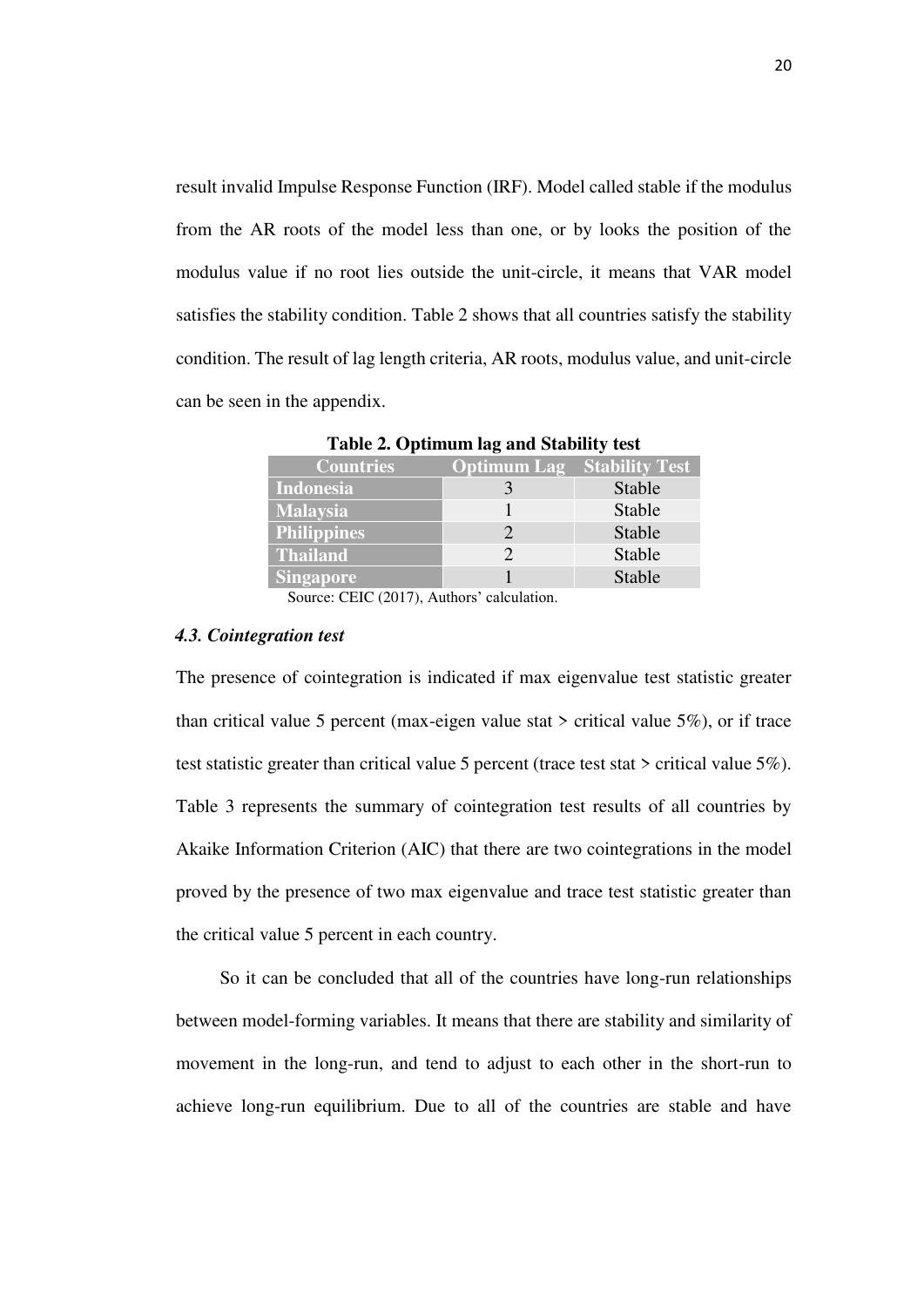cointegration so it can proceed to Vector Error Correction Model (VECM) estimation.

| <b>Table 3. Cointegration Test</b> |               |             |               |                       |               |  |  |
|------------------------------------|---------------|-------------|---------------|-----------------------|---------------|--|--|
| <b>Hypo</b>                        | <b>Eigen</b>  |             |               | <b>Max Eigen Test</b> |               |  |  |
|                                    |               | <b>Stat</b> | $Crit.Va15\%$ | <b>Stat</b>           | $Crit.Va15\%$ |  |  |
| None                               | 0.27          | 77.20*      | 35.19         | $40.19*$              | 22.30         |  |  |
| at most 1                          | 0.21          | 37.01*      | 20.26         | 31.07*                | 15.89         |  |  |
| at most 2                          | 0.04          | 5.93        | 9.16          | 5.93                  | 9.16          |  |  |
| None                               | 0.33          | 102.40*     | 35.01         | 51.86*                | 24.25         |  |  |
| at most 1                          | 0.32          | 50.53*      | 18.40         | 50.17*                | 17.15         |  |  |
| at most 2                          | 0.00          | 0.36        | 3.84          | 0.36                  | 3.84          |  |  |
| None                               | 0.33          | 95.86*      | 35.19         | 52.54*                | 22.30         |  |  |
| at most 1                          | 0.27          | $43.32*$    | 20.26         | $41.15*$              | 15.89         |  |  |
| at most 2                          | 0.02          | 2.17        | 9.16          | 2.17                  | 9.16          |  |  |
| None                               | 0.24          | $61.75*$    | 35.19         | 35.59*                | 22.30         |  |  |
| at most 1                          | 0.17          | $26.15*$    | 20.26         | $23.50*$              | 15.89         |  |  |
| at most 2                          | 0.02          | 2.66        | 9.16          | 2.66                  | 9.16          |  |  |
| None                               | 0.48          | 132.62*     | 35.19         | 86.42*                | 22.30         |  |  |
| at most 1                          | 0.28          | $46.20*$    | 20.26         | $42.13*$              | 15.89         |  |  |
| at most 2                          | 0.03          | 4.07        | 9.16          | 4.07                  | 9.16          |  |  |
|                                    | <b>Thesis</b> | value       |               | <b>Trace Test</b>     |               |  |  |

Note: (\*) denotes cointegration and significant at the 0.05 level

(ρ) denotes optimum lag on the model

Source: CEIC (2017), Authors' calculation.

#### *4.4. VECM estimation*

VECM analysis is needed to presence of short-run and long run relationship among the variables by view model significance. Long-rung is condition that describing theory. So analysis is done by looking at the matching marks in coefficient with the theory. Meanwhile, short-run coefficients represent the variables in the past or called Error Correction Term (ECT). ECT indicates speed adjustment of the variable to return to its equilibrium after shock. Both long-run and short-run are significant if t-statistic are greater than t-table  $(df = n-k-1)$ , after adjustment).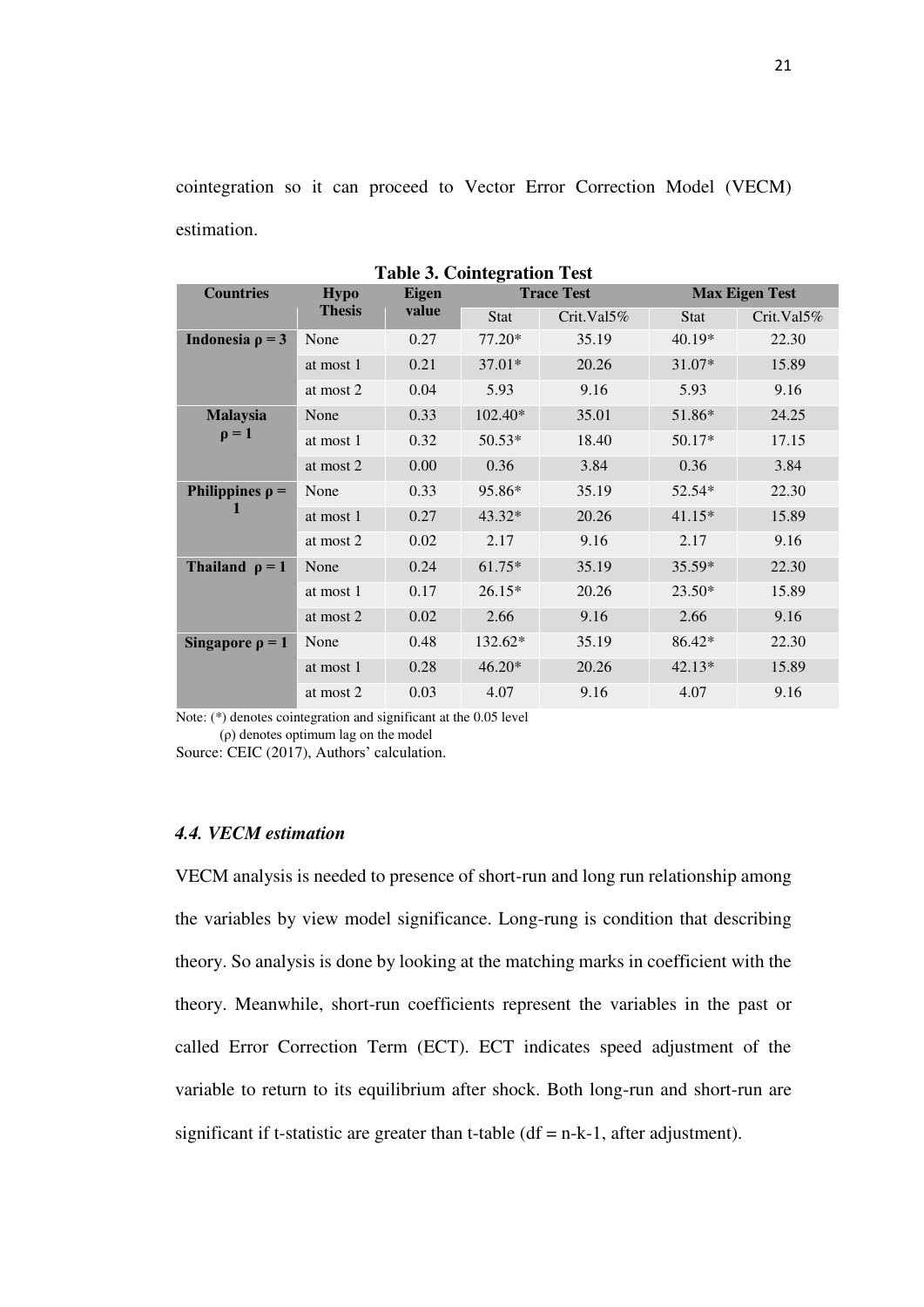| <b>Countries</b>   | <b>Cointegrating EQ</b> | <b>EMP</b> | Dt   | Ir.       |
|--------------------|-------------------------|------------|------|-----------|
| <b>Indonesia</b>   | cointEq1                | 1.00       | 0.00 | 0.12      |
|                    | t-statistic             |            |      | [1.12]    |
|                    | cointEq2                | 0.00       | 1.00 | $-0.00$   |
|                    | t-statistic             |            |      | $[-1.02]$ |
| Malaysia           | cointEq1                | 1.00       | 0.00 | 0.14      |
|                    | t-statistic             |            |      | [0.85]    |
|                    | cointEq2                | 0.00       | 1.00 | $-0.00$   |
|                    | t-statistic             |            |      | $[-1.04]$ |
| <b>Philippines</b> | cointEq1                | 1.00       | 0.00 | $-0.12$   |
|                    | t-statistic             |            |      | $[-1.28]$ |
|                    | cointEq2                | 0.00       | 1.00 | 0.00      |
|                    | t-statistic             |            |      | [1.69]    |
| <b>Thailand</b>    | cointEq1                | 1.00       | 0.00 | $-0.01$   |
|                    | t-statistic             |            |      | [0.13]    |
|                    | cointEq2                | 0.00       | 1.00 | 0.00      |
|                    | t-statistic             |            |      | $[-0.50]$ |
| <b>Singapore</b>   | $\text{cointEq1}$       | 1.00       | 0.00 | 0.22      |
|                    | t-statistic             |            |      | [3.15]    |
|                    | cointEq2                | 0.00       | 1.00 | 0.00      |
|                    | t-statistic             |            |      | [1.41]    |

**Table 4. Long-run coefficient VECM estimation results** 

Source: CEIC (2017), Authors' calculation.

 Table 4 shows that most of the countries (except Singapore) are insignificant at the long-run relationships. Only in Singapore whose long-run relationship is significant in cointegration 1. It means that only in Singapore, whose variables show the similar movement, and there are adjustments to achieve long-run equilibrium. On the other hand, insignificant cointegration in the other countries means there are no similar movements in the long run. In general there is no longrun relationship among EMP, Dt and Ir variable.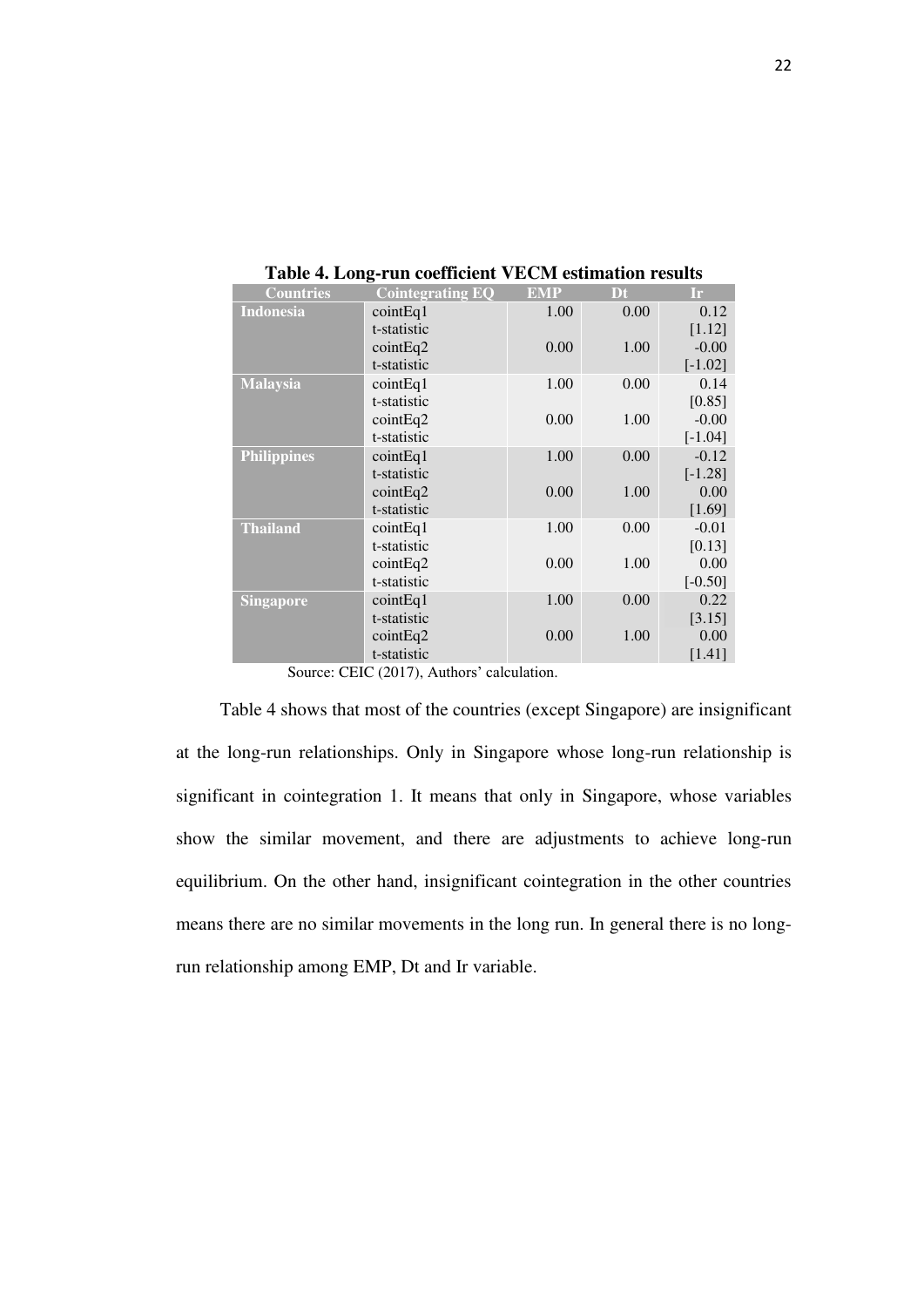| <b>Countries</b>   | <b>Cointegrating EQ</b> | <b>EMP</b> | Dt        | Ir.       |
|--------------------|-------------------------|------------|-----------|-----------|
| <b>Indonesia</b>   | cointEq1                | $-0.99$    | $-0.00$   | 0.06      |
|                    | t-statistic             | $[-3.02]$  | $[-1.43]$ | [1.31]    |
|                    | $\text{cointEq2}$       | 5.91       | $-1.37$   | 8.37      |
|                    | t-statistic             | [0.15]     | $[-4.28]$ | (1.57)    |
| <b>Malaysia</b>    | cointEq1                | $-0.75$    | $-0.00$   | $-0.06$   |
|                    | t-statistic             | $[-3.28]$  | $[-0.72]$ | $[-1.90]$ |
|                    | $\text{cointEq2}$       | 15.31      | $-1.03$   | $-7.01$   |
|                    | t-statistic             | [0.54]     | $[-4.38]$ | $[-1.73]$ |
| <b>Philippines</b> | cointEq1                | $-0.83$    | $-0.00$   | $-0.02$   |
|                    | t-statistic             | $[-4.86]$  | $[-1.86]$ | $[-0.37]$ |
|                    | $\text{cointEq2}$       | $-3.12$    | $-1.30$   | $-2.67$   |
|                    | t-statistic             | $[-0.15]$  | $[-6.39]$ | $[-0.40]$ |
| <b>Thailand</b>    | cointEq1                | $-0.71$    | 0.00      | 0.05      |
|                    | t-statistic             | $[-3.07]$  | [0.15]    | [0.99]    |
|                    | cointEq2                | 6.22       | $-0.65$   | 3.18      |
|                    | t-statistic             | [0.30]     | $[-2.91]$ | [0.63]    |
| <b>Singapore</b>   | cointEq1                | $-1.40$    | 0.00      | 0.01      |
|                    | t-statistic             | $[-9.89]$  | [0.49]    | [0.76]    |
|                    | cointEq2                | $-0.42$    | $-0.82$   | $-0.60$   |
|                    | t-statistic             | [0.05]     | $[-6.84]$ | $[-0.64]$ |

Table 5. Speed of adjustment coefficient VECM estimation results

Source: CEIC (2017), Authors' calculation.

 Table 5 shows the speed of adjustment coefficient. Results that show a significant and negative value indicates there are adjustment of the variables towards long-run equilibrium. From the table can be seen that in all countries, there are significant and negative value variables in EMP or DT, but there is no country whose Ir variable is significant. In all countries EMP have negative and significant in cointegrataion 1, while Dt in cointegration 2. Although EMP are significant, but its short-run adjustment to long-run equilibrium tend to be slow, because the coefficient values are high. Similar with EMP, significance Dt also have high value.

#### *4.5. Impulse Response Function (IRF)*

IRF can be used to analysis shock of each variables to endogenous variables whether positive or negative respond of the model. Such responses in the short-run are usually quite influential and tend to fluctuate, while in the long-rung tends to be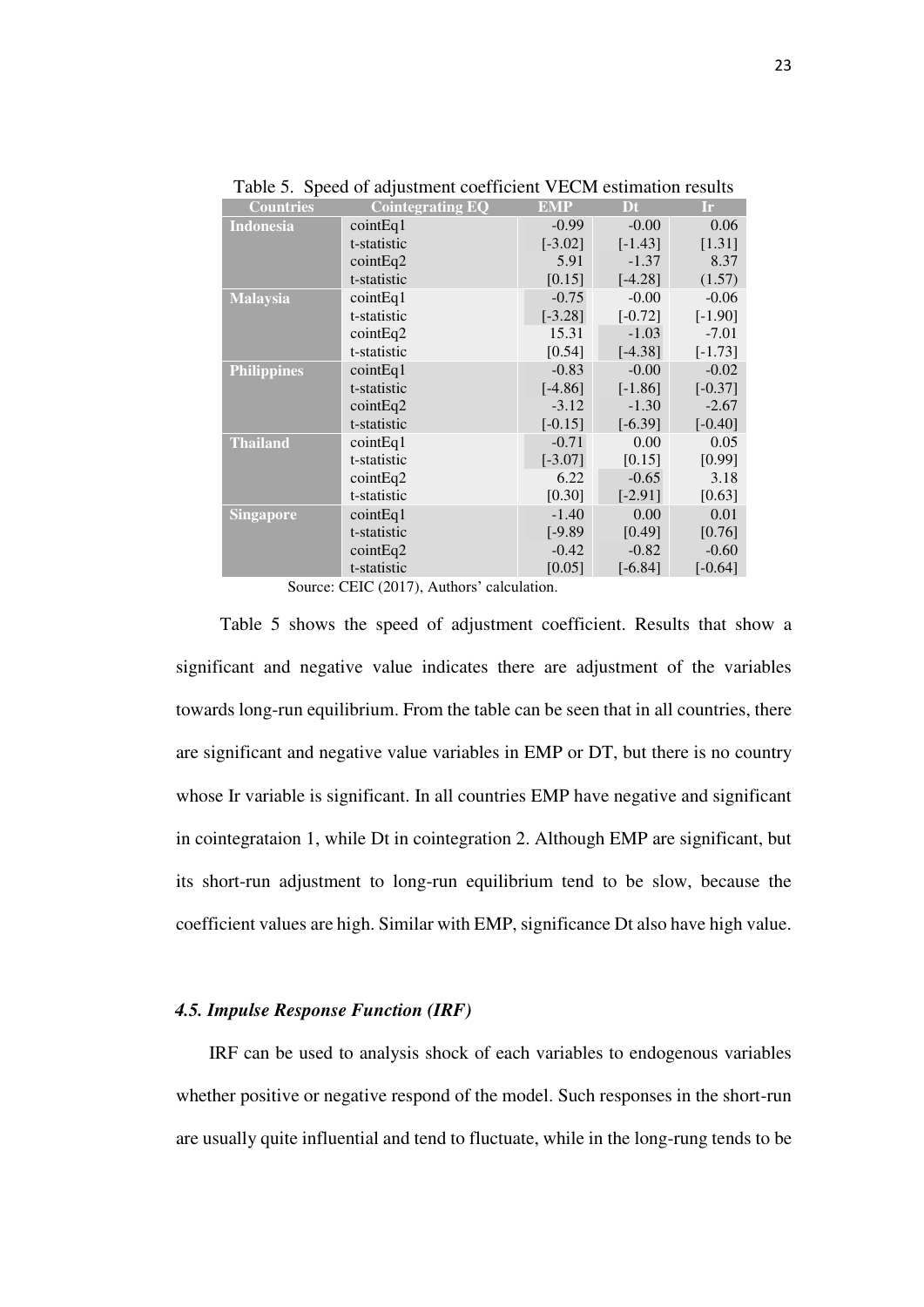consistent and continue to shrink. From graph 1 shown that in all the countries responses of EMP to shock to Dt and Ir begin to be seen in the second period. Almost in all countries shock of DT are positively effects EMP. This results in according to Tanner (2001) research, that lagged Dt are positive and significant for at least the current period. Garcia and Malet (2007) also evidence that domestic credit positively effect EMP, probably caused by monetary transmission could not compensate for the mechanism, so credit expansion will increasing EMP. However, it will be negative responses especially in Malaysia and Philippines, which started negative in the sixth periods, refer that monetary authorities reducing EMP by reducing reserves or depreciating exchange rates.



Graph 1 Responses of EMP to shocks to domestic credit (Dt)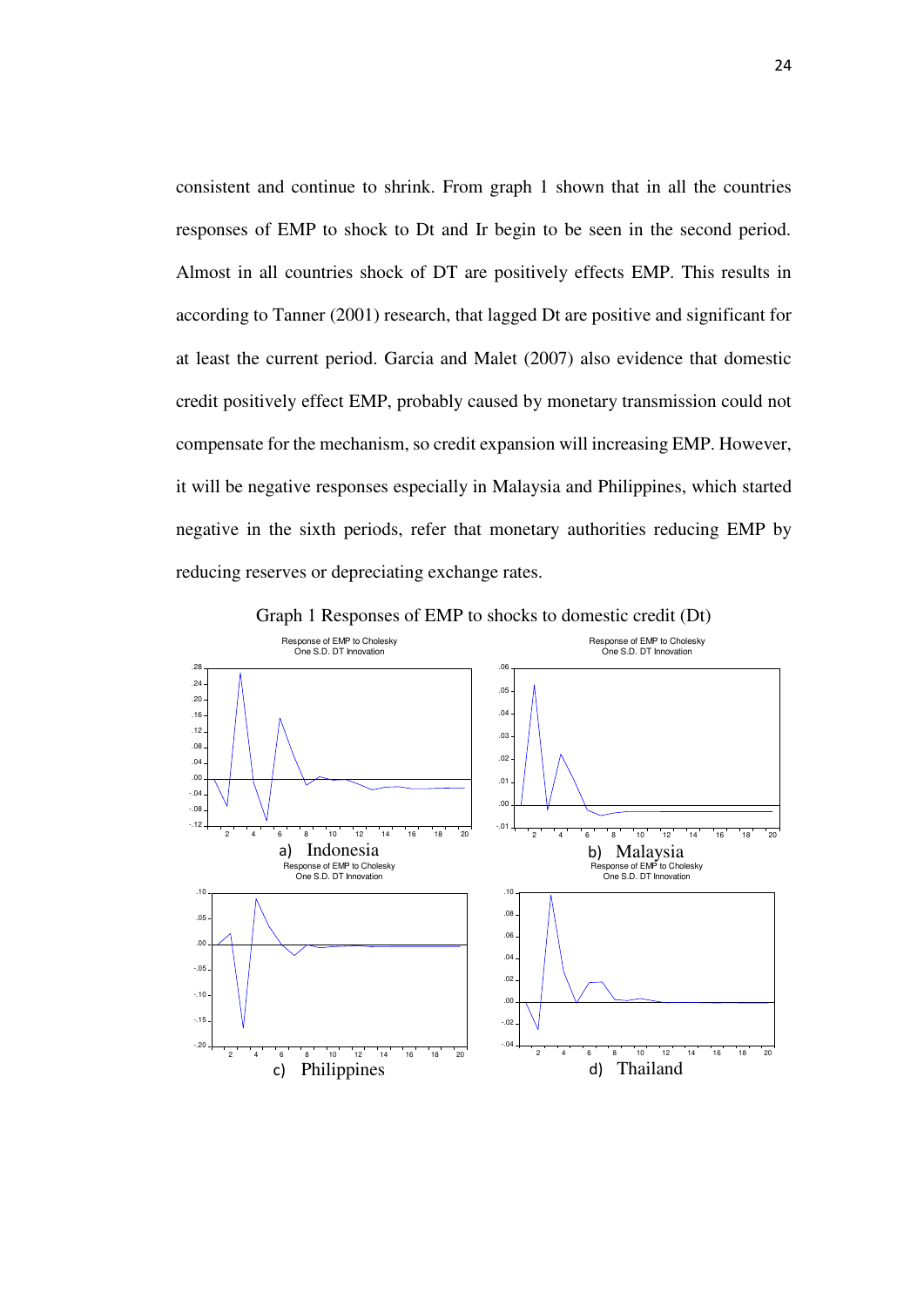

 For two of the five countries shock of Ir are positively effects EMP in the early periods, as Graph 4.2 shows. This evidence in accordance with Bautista and Bautista (2003) research that raising in interest differential will reduce EMP, these findings according to traditional theory is that higher domestic interest rates could increase capital inflows, and then appreciate the currency, and leads to lower EMP. For Philippines, these response are negative only in second periods, while Indonesia negatively in the second periods then respond negatively again in ninth periods.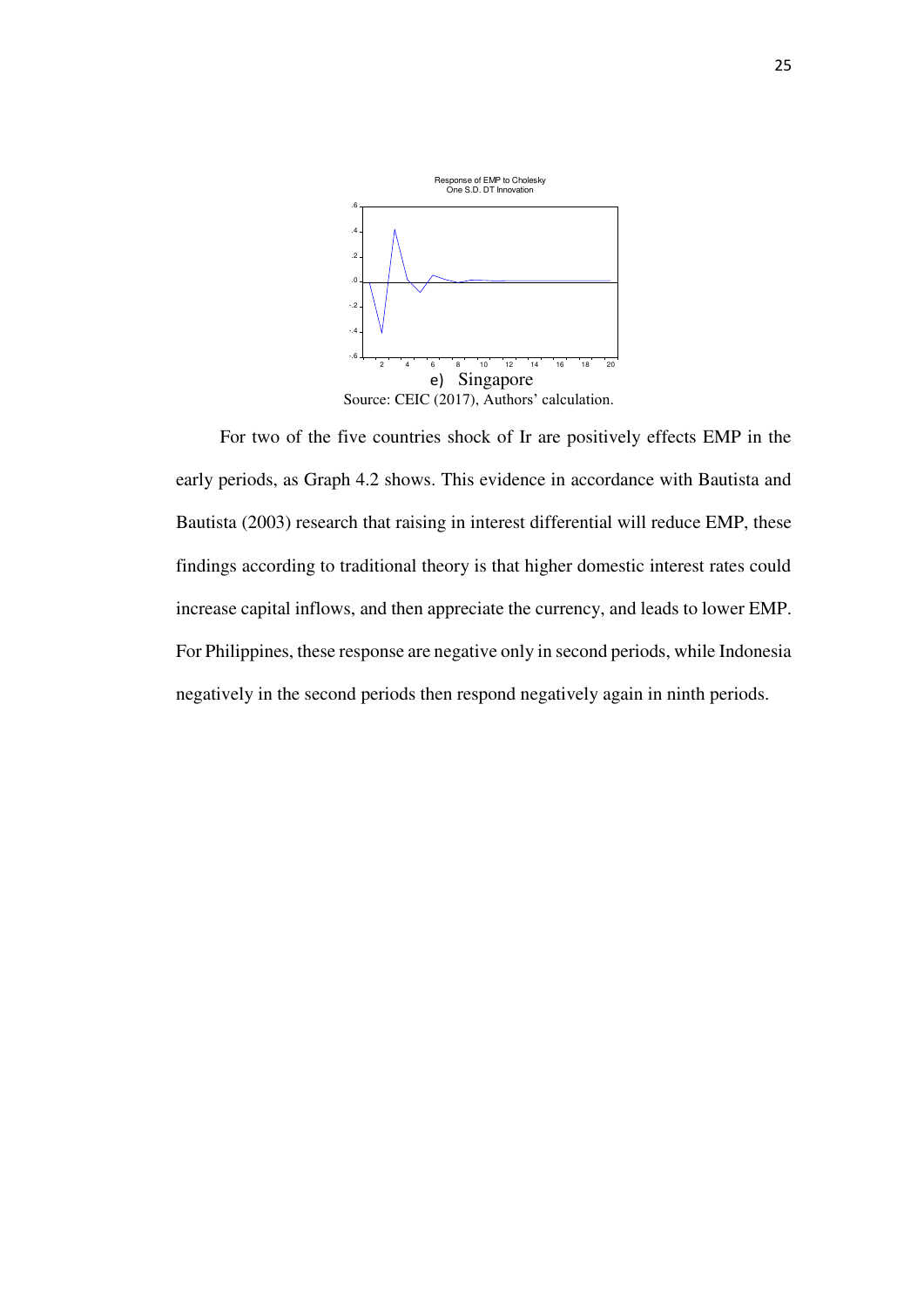

Graph 2 Responses of EMP to shocks to interest rates (Ir)

Unlike other countries, Malaysia has negative response over the periods. These responses have been discussed in the Garcia and Malet (2007) research that increasing domestic interest rates would not reduce EMP, but increasing foreign interest rates would reduce foreign capital inflows therefore rendering a higher EMP.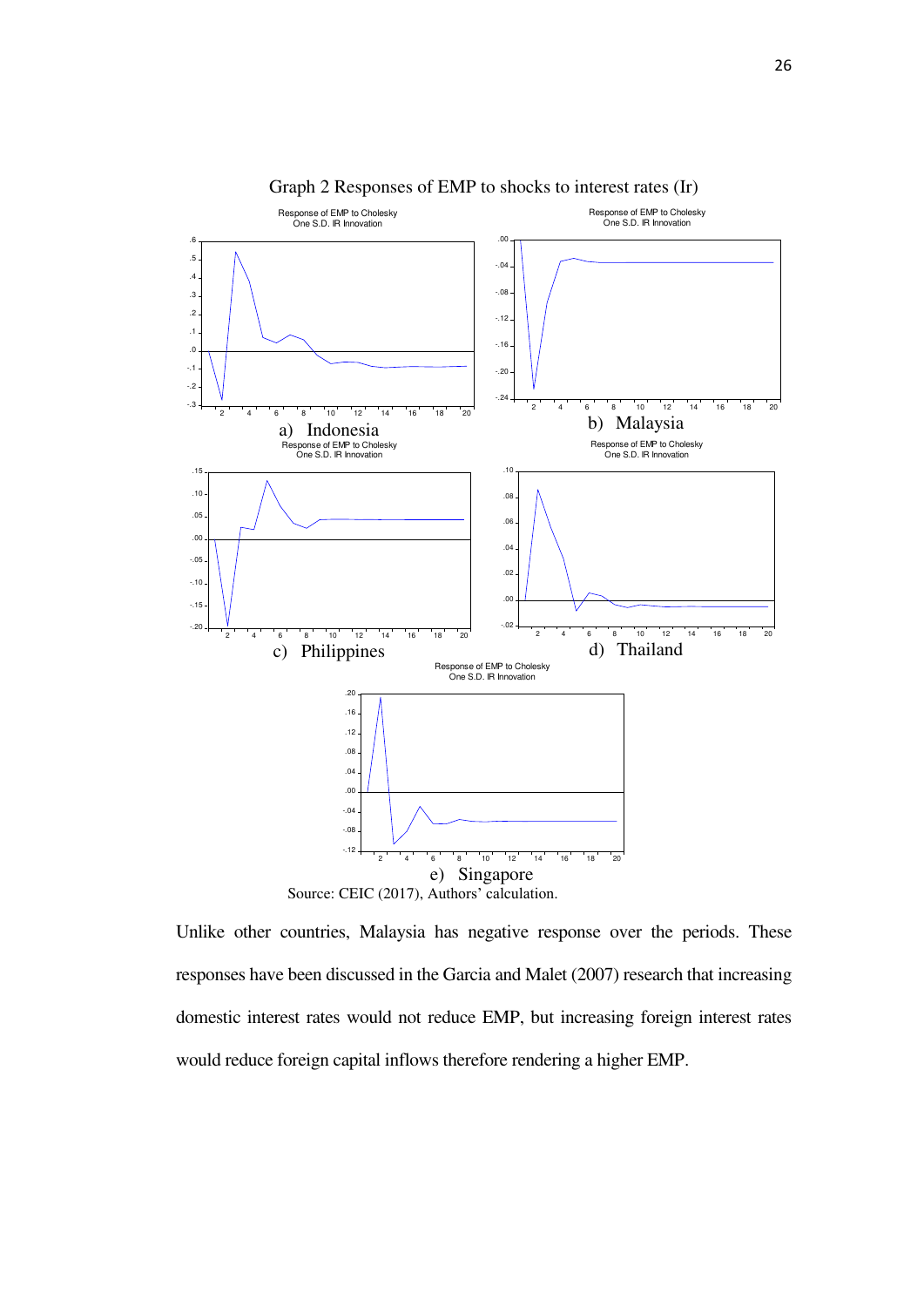

Graph 3 Responses of domestic credit (Dt) to shock to EMP

Source: CEIC (2017), Authors' calculation.

 Response of Dt can be used as an analysis of policy reaction function, because Dt is as representing of monetary policy variable. Graph 4.3 shown that shock of EMP negatively response to Dt in at least in five periods but further leads to a positive response. It suggests that the authorities respond increasing EMP by contracting money supply rather than providing liquidity. These responses also provide that the authorities not sterilized higher EMP, because depreciation will encourage export. This results are different with Tanner (2001) which is most of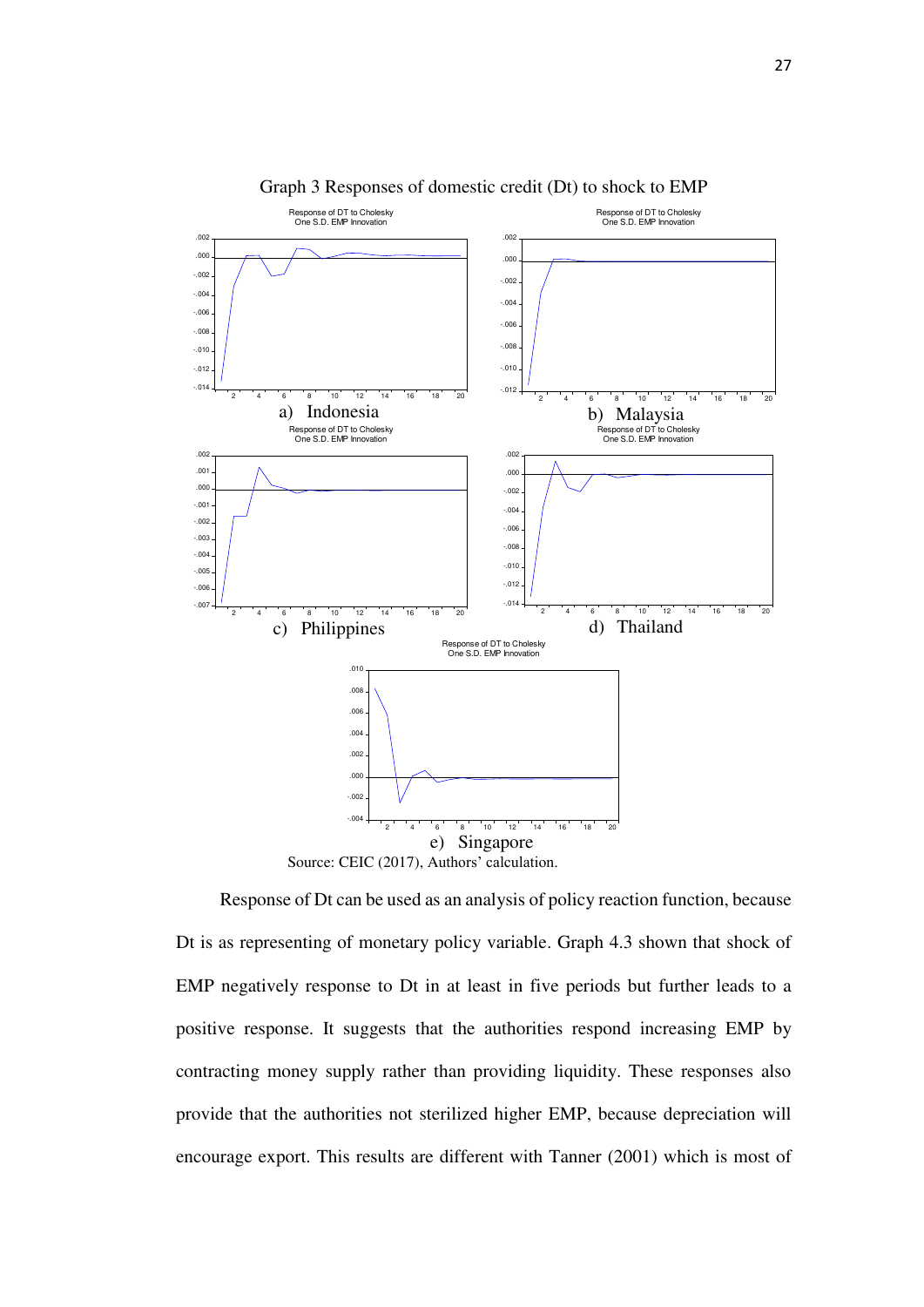the countries that researched proved that EMP shocks affect domestic credit positively, which mean authorities respond to increased EMP by providing additional liquidity to the bank system (Tanner 2001, 323). In other researches such as Khawaja (2007), Hossain and Ahmed (2009) also found the same results. Even though, there are positive IRFs for at least two periods in each country.



Graph 4, Responses of domestic credit (Dt) to shock to interest differential (Ir)

Source: CEIC (2017), Authors' calculation.

Whilst, responses of Ir begin in the second period with positive response, then become negative after third periods in all countries except Malaysia. Malaysia are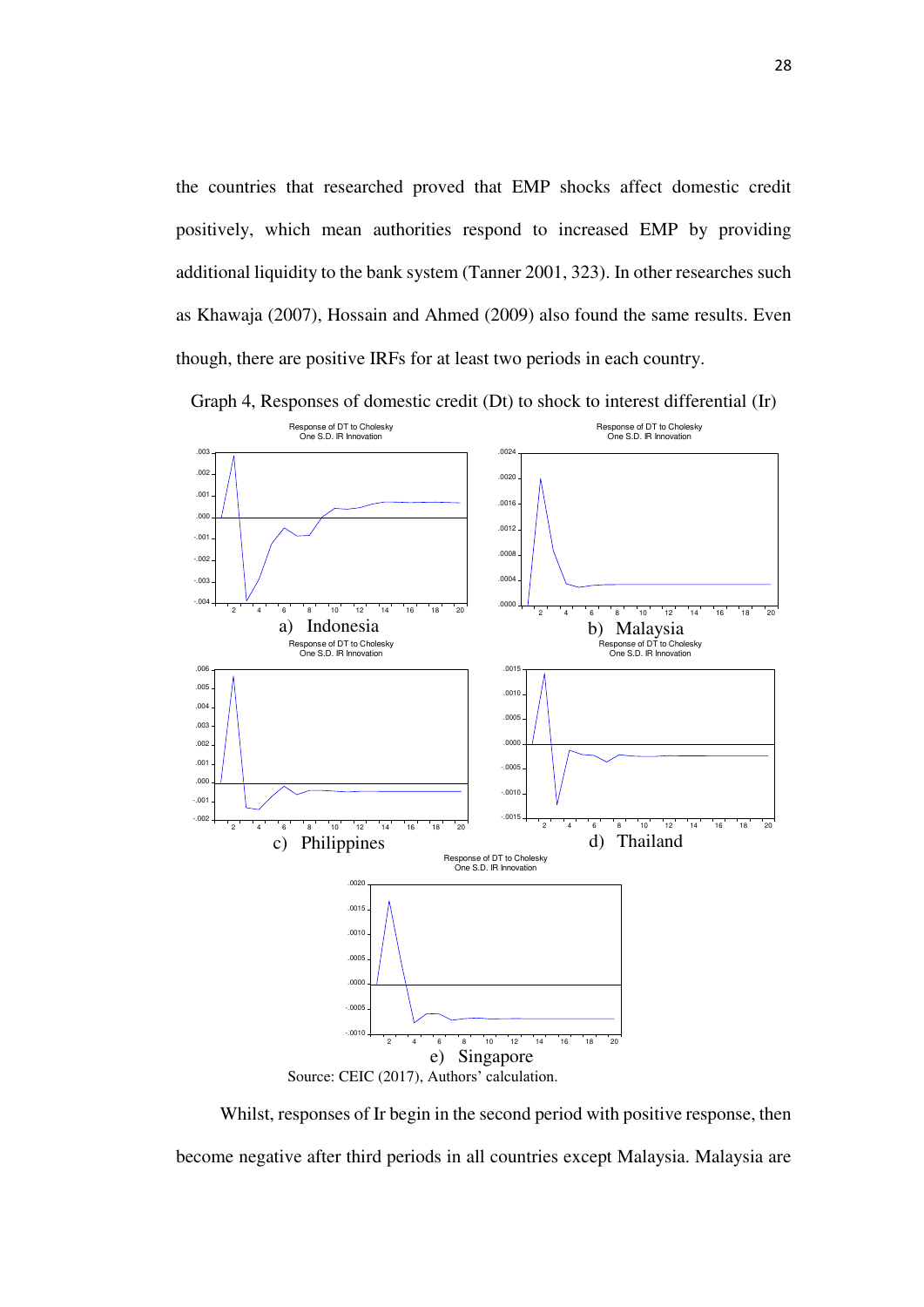positively responses in over the periods, means that authorities respond to higher interest rates with higher growth to domestic credit. Negative effects in most of the country probably caused by parameters that may be unstable over time, and by varying exchange rates whether fixed or floating (Tanner 2001, 324). The statement supports that four of five countries are neither fixed nor free-floating exchange rate regimes.

 Graph 5 proved that EMP shock affect Ir positively for four of the five countries (except Malaysia). It occurs because increase in EMP will be followed by increase in expected exchange rate depreciation, risk, or both (Tanner 2001, 321). This finding is also similar with finding by Khawaja (2007) that found positive response of interest rate on EMP, because depreciation also contributed to inflation then the authorities had to control inflation by increasing the interest rate. This mechanism is an important piece in the cycle leading to the interest rate increase is the exchange rate depreciation, which is part of EMP (Khawaja 2007, 106). Meanwhile for Malaysia, the responses are negative over the periods.



Graph 5. Response of interest differential (Ir) to shock to EMP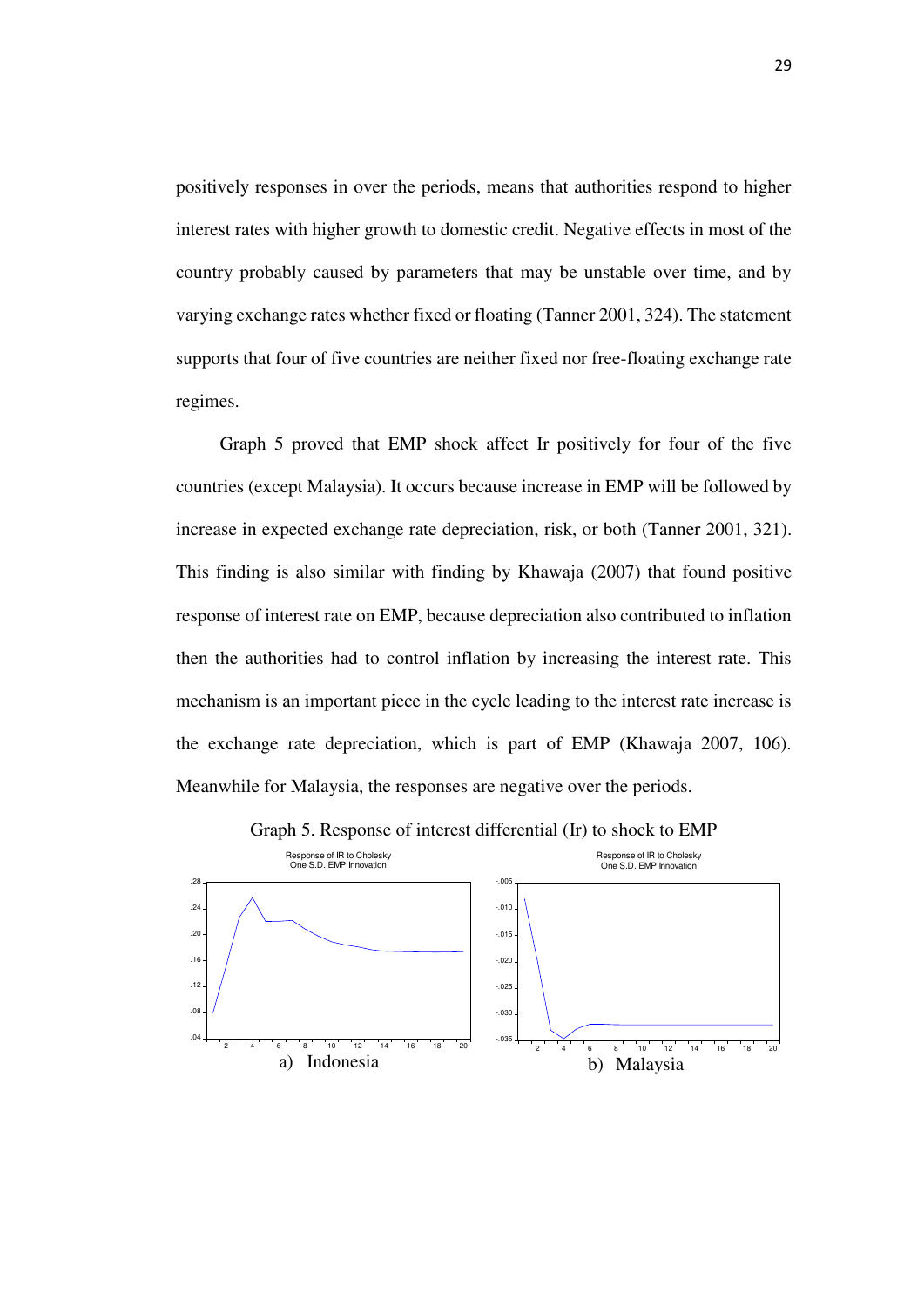

Source: CEIC (2017), Authors' calculation.

 Responses Ir to Dt shock are differently in each country. For three of the five countries are positive, while in the cases of the Philippines and Singapore they are negative. Tanner (2001) has been explained if domestic credit affect interest differentials negative so it consistent with liquidity effect, but if affect positively so it consistent with Fisher effect (Tanner 2001, 321). For three of five countries (Indonesia, Malaysia, and Thailand) are positively responses. Tanner (2001) explained that such response is not surprising when the inflation rate is usually high.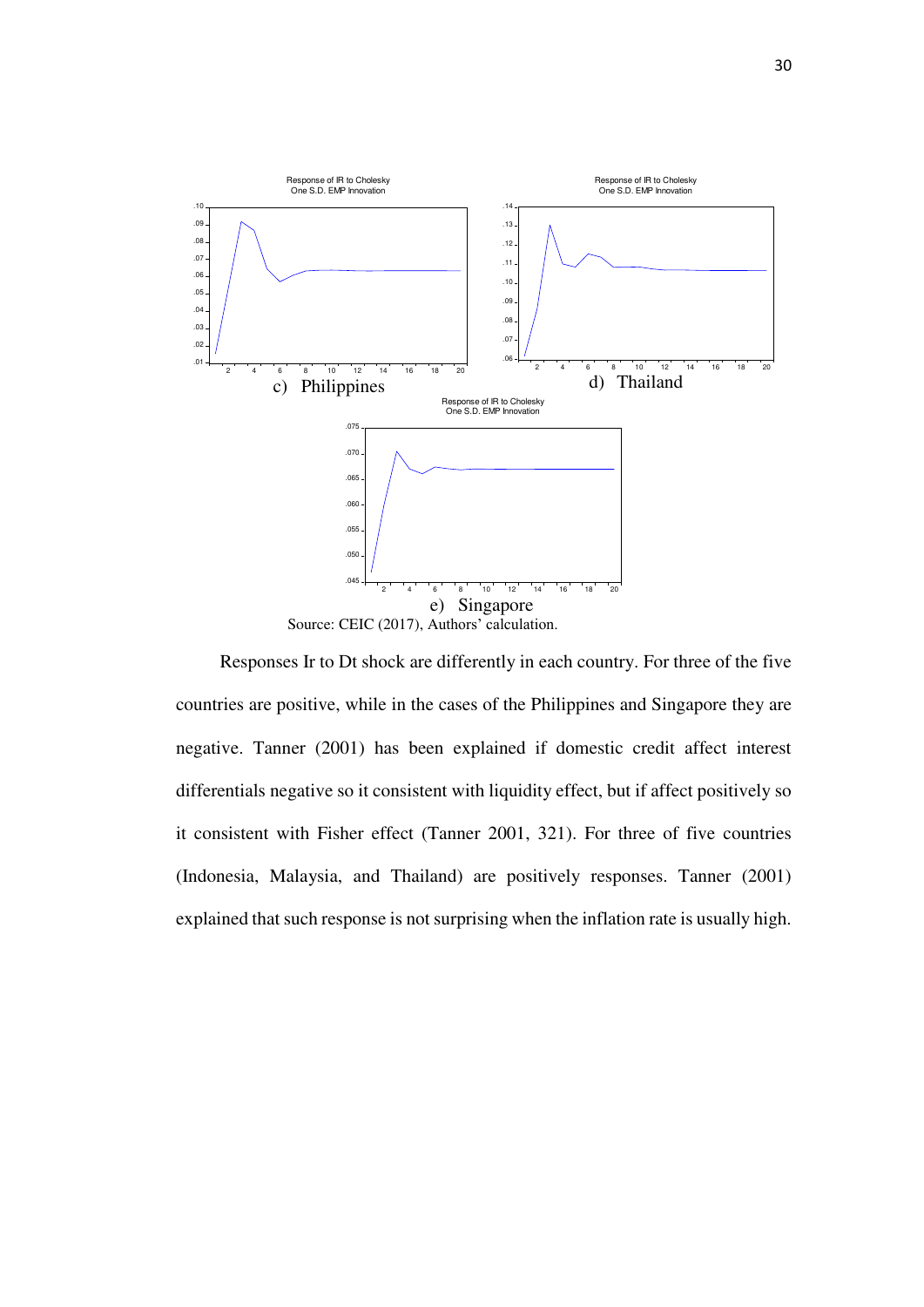

Graph 6. Response of interest differential (Ir) to shock to domestic credit (Dt)

*4.6. Forecast Error Variance Decomposition (FEVD)* 

Variance Decomposition analysis or FEVD is used to explain how variant of a variable is determined by the role or contribution of other variables or own effect. The form of FEVD is the percentage of shocks over each variable.

| Twore $\sigma$ . Turnance <i>Decomposition</i> (TDCs) of Earth to Detail in |               |          |          |          |          |  |  |
|-----------------------------------------------------------------------------|---------------|----------|----------|----------|----------|--|--|
| <b>Countries</b>                                                            | <b>Period</b> | S.E.     | EMP      | I DF.    | l r      |  |  |
| <b>Indonesia</b>                                                            |               | 2.152206 | 100.0000 | 0.000000 | 0.000000 |  |  |
|                                                                             | 10            | 2.417388 | 88.75858 | 2.009206 | 9.232218 |  |  |
|                                                                             | 20            | 2.434919 | 87.69322 | 2.058219 | 10.24856 |  |  |

Table 6. Variance Decomposition (VDCs) of EMP to Dt and Ir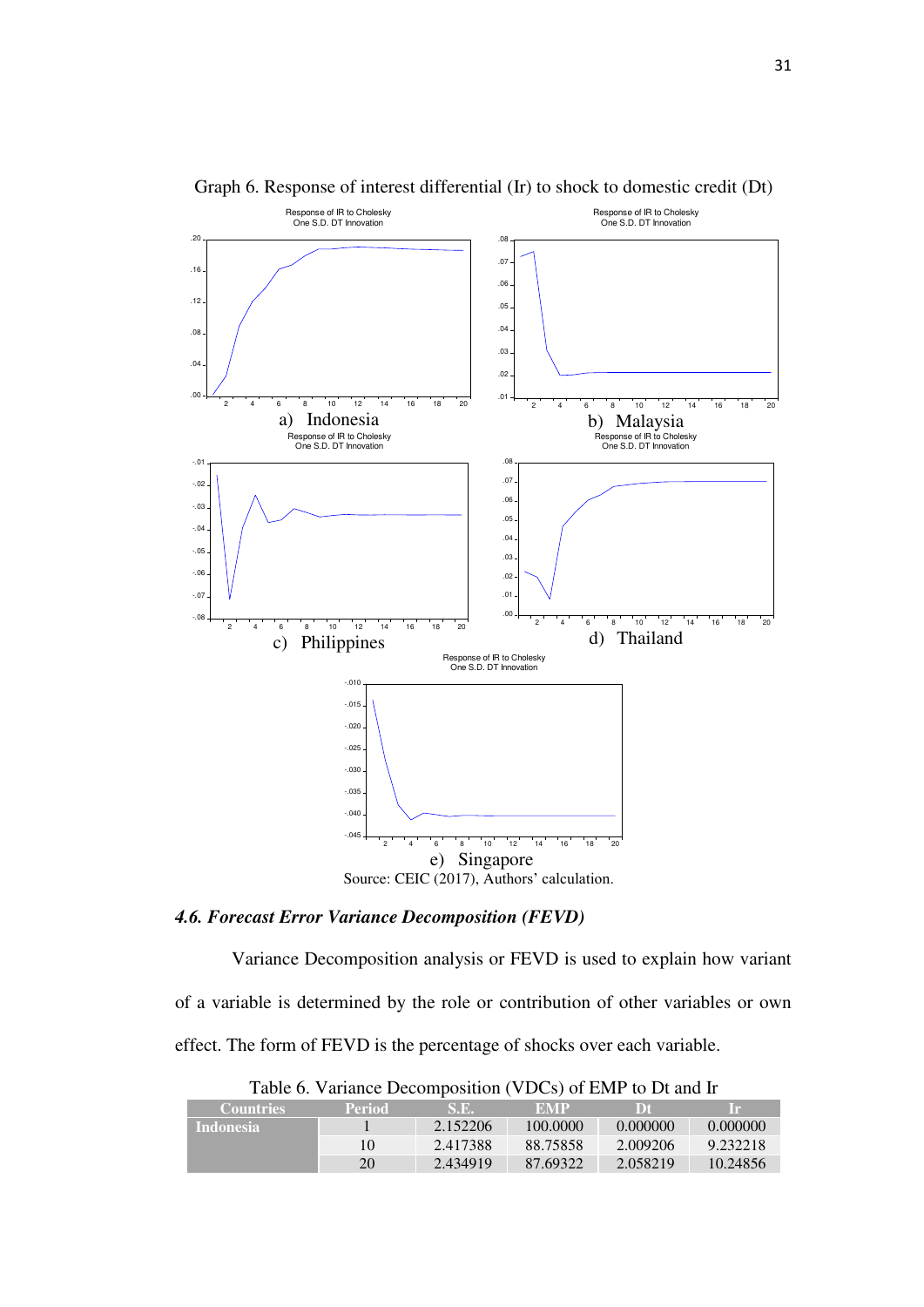| <b>Malaysia</b>    | 1  | 1.615669 | 100.0000 | 0.000000 | 0.000000 |
|--------------------|----|----------|----------|----------|----------|
|                    | 10 | 1.683103 | 97.51504 | 0.122925 | 2.362033 |
|                    | 20 | 1.686558 | 97.12290 | 0.125502 | 2.751600 |
| <b>Philippines</b> | 1  | 1.217869 | 100.0000 | 0.000000 | 0.000000 |
|                    | 10 | 1.346360 | 94.22381 | 2.050759 | 3.725430 |
|                    | 20 | 1.353672 | 93.23962 | 2.037115 | 4.723266 |
| <b>Thailand</b>    | 1  | 1.420599 | 100.0000 | 0.000000 | 0.000000 |
|                    | 10 | 1.519719 | 98.97715 | 0.508743 | 0.514102 |
|                    | 20 | 1.519812 | 98.96677 | 0.509004 | 0.524225 |
| Singapore          | 1  | 2.065650 | 100.0000 | 0.000000 | 0.000000 |
|                    | 10 | 2.255959 | 91.56649 | 6.966464 | 1.467046 |
|                    | 20 | 2.264425 | 90.92715 | 6.929876 | 2.142972 |

Source: CEIC (2017), Authors' calculation.

 Table 6 shows that on the first period the largest contribution is dominated by own effects of EMP variable that is equal to 100 percent in each countries, but will begin to decrease in the next period. Proven in the tenth and twentieth periods own effects of EMP variable in Indonesia are decreasing, each of them are 88.76 percent in the tenth period and 87,69 percent in the twentieth period, and for Philippines amount 94.22 and 93.24 percent. For the others country decreased approximately 5 percent. Moreover, Dt contribution is smaller than Ir in all countries. Different from Dt, Ir contribution tend to increase in each period.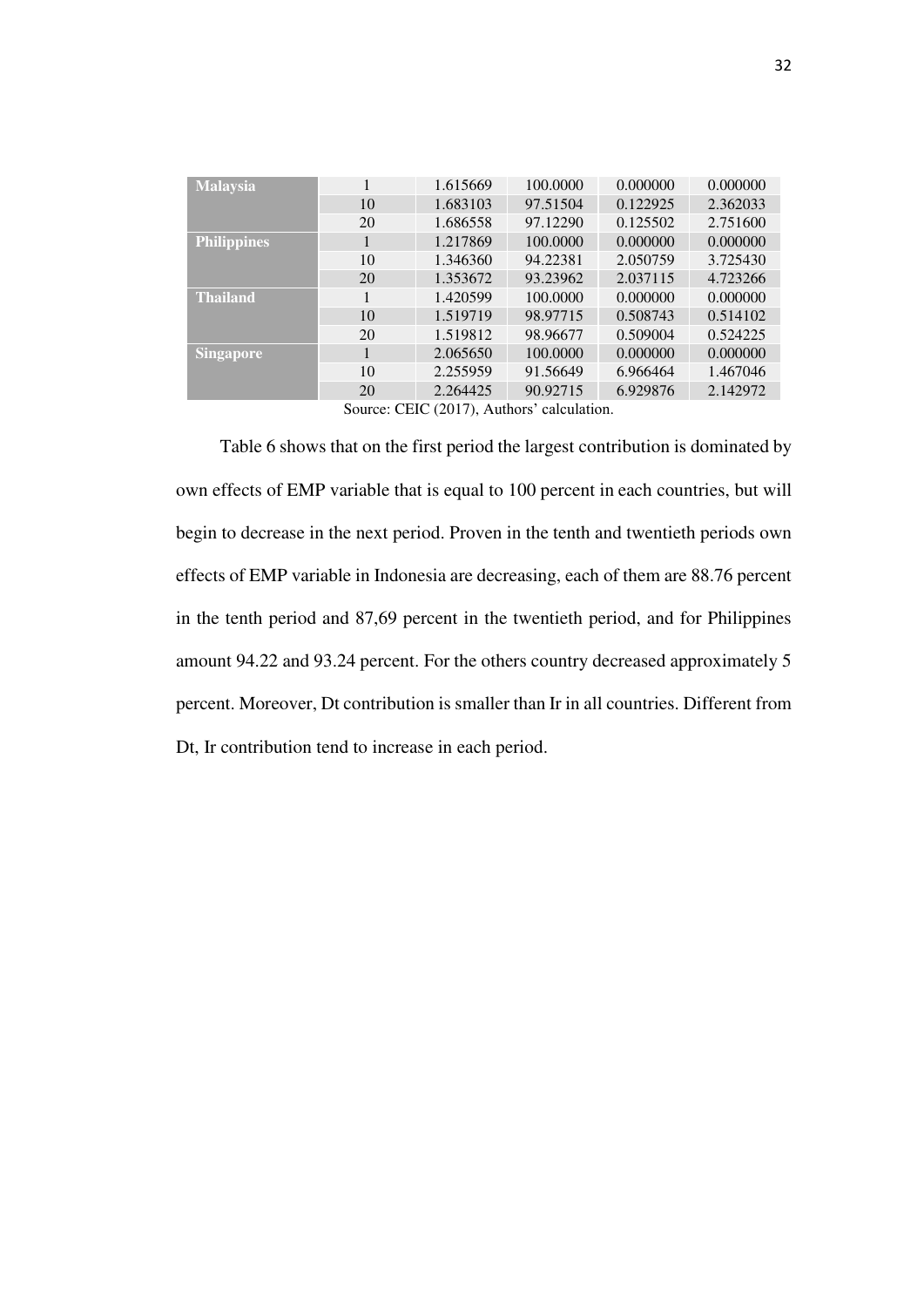| <b>Countries</b>   | <b>Period</b> | S.E.     | <b>EMP</b> | Dt       | Ir       |
|--------------------|---------------|----------|------------|----------|----------|
| <b>Indonesia</b>   |               | 0.017924 | 54.09935   | 45.90065 | 0.000000 |
|                    | 10            | 0.019723 | 49.38828   | 41.58522 | 9.026498 |
|                    | 20            | 0.019855 | 48.93218   | 41.10594 | 9.961875 |
| <b>Malaysia</b>    | 1             | 0.013299 | 73.65471   | 26.34529 | 0.000000 |
|                    | 10            | 0.013846 | 72.47265   | 24.65590 | 2.871455 |
|                    | 20            | 0.013887 | 72.05619   | 24.51522 | 3.428589 |
| <b>Philippines</b> | 1             | 0.012282 | 30.52997   | 69.47003 | 0.000000 |
|                    | 10            | 0.014165 | 26.48328   | 54.70096 | 18.81576 |
|                    | 20            | 0.014244 | 26.22385   | 54.10879 | 19.66736 |
| <b>Thailand</b>    | 1             | 0.015464 | 72.44964   | 27.55036 | 0.000000 |
|                    | 10            | 0.016456 | 71.64666   | 26.90106 | 1.452275 |
|                    | 20            | 0.016475 | 71.49950   | 26.84553 | 1.654966 |
| <b>Singapore</b>   | 1             | 0.030053 | 7.602450   | 92.39755 | 0.000000 |
|                    | 10            | 0.031025 | 11.31585   | 88.03992 | 0.644235 |
|                    | 20            | 0.031108 | 11.28638   | 87.57969 | 1.133929 |
|                    |               |          |            |          |          |

Table 7. Variance Decomposition (VDCs) of Dt to EMP and Ir

Source: CEIC (2017), Authors' calculation.

 Domination own effects of Dt variable in all countries are not larger than EMP own effects. Table 7 shows that if Dt own effects in each country are different, indeed Indonesia, Malaysia, and Thailand contribution EMP are greater than its own effects, each of 54.09 percent, 73.65 percent, and 72.45 percent, but in Philippines and Singapore Dt own effects still greater than EMP contribution. Even though, Dt own effect and EMP contribution will decreasing in the next periods. Meanwhile, contribution Ir in the first period in all countries are zero, but increasing in subsequent periods, the highest contribution Ir in Philippines (19,66 percent), and the lowest value in Singapore (1.13 percent).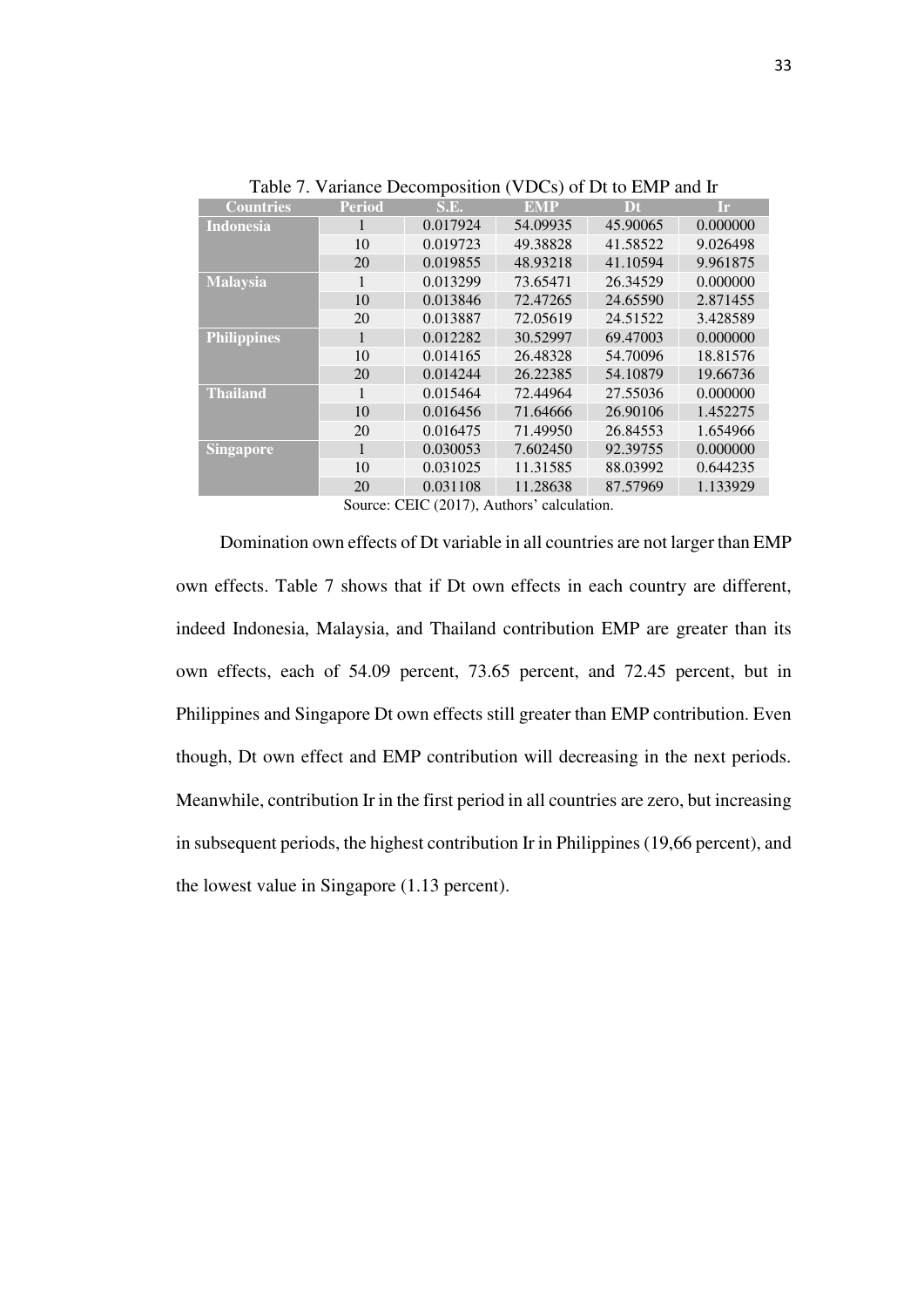| <b>Countries</b>   | <b>Period</b> | S.E.     | <b>EMP</b> | Dt       | <b>Ir</b> |
|--------------------|---------------|----------|------------|----------|-----------|
| <b>Indonesia</b>   | 1             | 0.298388 | 7.082545   | 0.003343 | 92.91411  |
|                    | 10            | 1.999187 | 10.28433   | 5.012365 | 84.70330  |
|                    | 20            | 3.080916 | 7.587137   | 5.860045 | 86.55282  |
| <b>Malaysia</b>    | 1             | 0.229641 | 0.122044   | 10.02906 | 89.84889  |
|                    | 10            | 0.772161 | 1.499294   | 2.503360 | 95.99735  |
|                    | 20            | 1.093040 | 1.606081   | 1.626473 | 96.76745  |
| <b>Philippines</b> | 1             | 0.402311 | 0.146257   | 0.141750 | 99.71199  |
|                    | 10            | 1.183787 | 3.014756   | 1.017104 | 95.96814  |
|                    | 20            | 1.654680 | 3.010524   | 0.921546 | 96.06793  |
| <b>Thailand</b>    | 1             | 0.349733 | 3.106186   | 0.436237 | 96.45758  |
|                    | 10            | 1.149391 | 8.613927   | 2.111898 | 89.27417  |
|                    | 20            | 1.646774 | 8.405770   | 2.847527 | 88.74670  |
| <b>Singapore</b>   | 1             | 0.233234 | 4.027713   | 0.342377 | 95.62991  |
|                    | 10            | 0.857995 | 5.722145   | 1.866160 | 92.41170  |
|                    | 20            | 1.224342 | 5.805312   | 1.996919 | 92.19777  |

Table 8. Variance Decomposition (VDCs) of Ir to EMP and Dt

Source: Author calculations

 Variable Ir own effects also has the largest contribution, table 8 shown that its contribution ranged between 89 percent – 99 percent in the first period, but decreasing in the next periods, except for Malaysia whose Ir own effects is getting higher. However, EMP and Dt contribution which are getting higher in general. The highest contribution of EMP and Dt variables is Indonesia, in the amount of 7.59 percent and 5.86 percent in the twentieth periods.

#### **5. Concluding Remarks**

Some conclusions are withdrawn. *First*, among domestic credit growth, interest rates differential, and EMP variable only Singapore where there is a longrun relationship. *Second*, Impulse Response Function results shows that domestic credit shock positively effects EMP, while interest rates differential shock negatively effects EMP, both in crisis and non-crisis periods. EMP shock negatively response to domestic credit in non-crisis periods, but positive in crisis periods. Meanwhile, shock of interest rates differential negatively response to domestic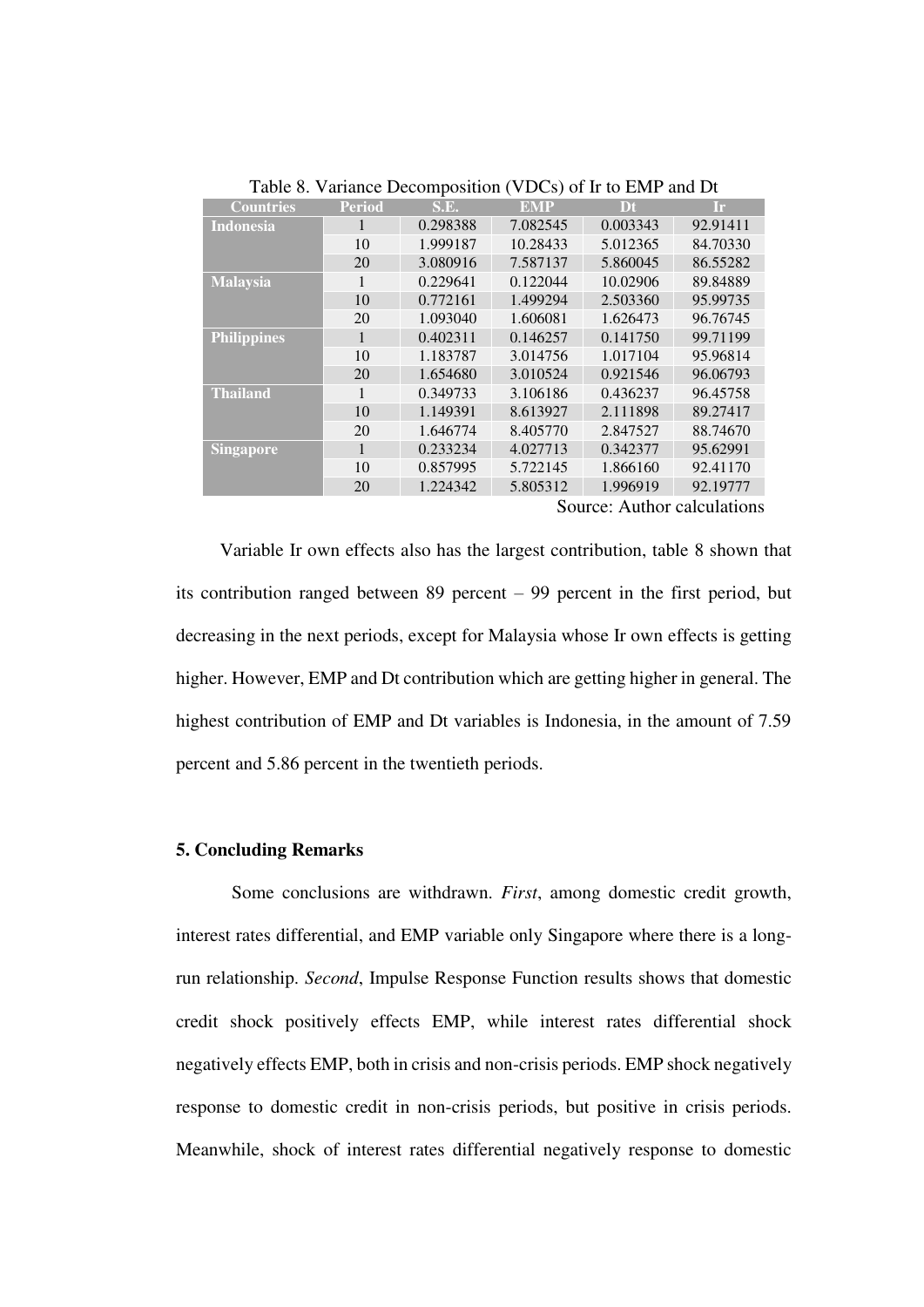credit, both in crisis and non-crisis periods. Both EMP and domestic credit shock positively effects interest rates differential, both in crisis and non-crisis periods. *Third*, the authority's respond increasing EMP by contracting domestic credit growth and tending not sterilize the effects of EMP in non-crisis periods, but in crisis periods prefer to sterilize and providing liquidity to the bank system. Both in non-crisis and in crisis periods increasing interest rate will reduce EMP. Interest rates differential shock is negatively effects domestic credit growth, this response may be happens because neither fixed nor free floating exchange rate regimes are applied.

#### **References**

- Ahmed, Shabbir. 2013. "Monetary Policy and Exchange Market Pressure in Pakistan." *The Journal of Developing Areas*, 339-353.
- Bautista, Maria Socorro Gochoco, and Bautista Carlos C. 2005. "Monetary Policy and Exchange Market Pressure: The Case of The Philippines." *Journal of Macroeconomics*, 153-168.
- Brooks, Chris. 2014. *Introductory Econometrics for Finance.* New York: Cambridge University Press.
- CEIC data. "Mandiri Macroeconomic Dashboard." Universitas Gadjah, 2006- 2016.
- Dornbusch, Rudiger, Stanley Fischer, and Richard Startz. 2011. *Macroeconomics, Eleventh Edition.* McGraw-Hill.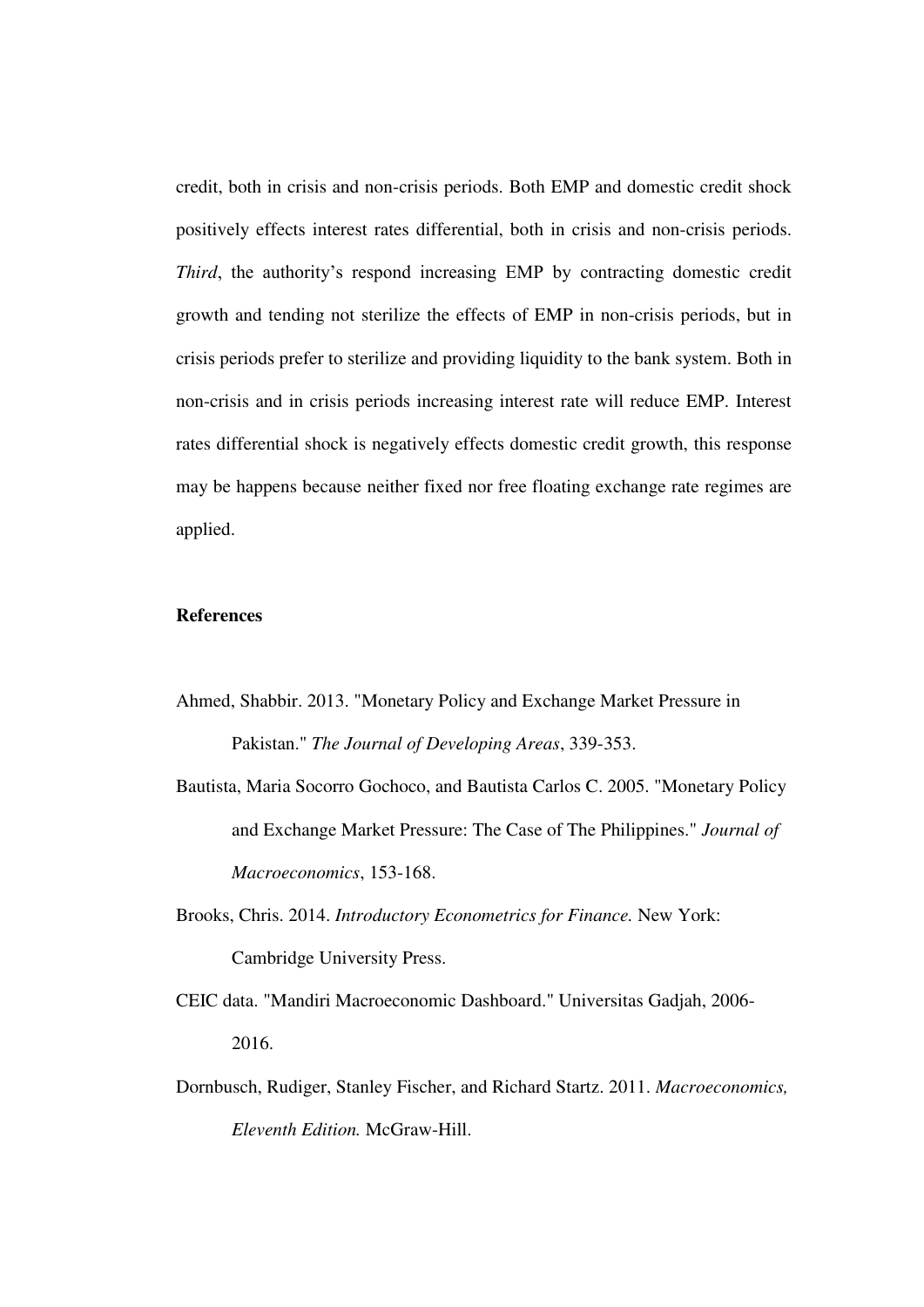- Garcia, Clara, and Nuria Malet. 2007. "Exchange Market Pressure,Monetary Policy, and Economic Growth: Argentina, 1993-2004." *The Developing Economies*, 253-282.
- Gujarati, Damodar N., and Dawn C. Porter. 2009. *Basic Econometrics.* Fifth Edition. New York: MCGraw-Hill.
- Hall, Stephen G., Amangeldi Kenjegaliev, P.A.V.B. Swamy, and George S. Tavlas. 2013. "Measuring Currency Pressures: The Cases of The Japanese Yen, The Chinese yuan, and The UK Pound." *j. Japanese Int. Economies 29*, 1-20.
- Hegerty, Scott W. 2009. "Capital Inflows, Exchange Market Pressure, and Credit Growth in Four Transition Economies with Fixed Exchange Rates." *Economic Systems 33*, 155-167.
- Hossain, Monzur, and Mansur Ahmed. 2009. "An Assessment of Exchange Rate Policy under Floating Regime in Bangladesh." *The Bangladesh Development Studies*, 35-67.
- Jeisman, Shakila. 2005. "Exchange Market Pressure in Australia ." *Quarterly Journal of Business and Economics*, 13-27.
- Khawaja, Idrees M. 2007. "Exchange Market Pressure and Monetary Policy: Evidence from Pakistan." *The Lahore Journal of Economic,.* 83-114.
- Marthur, Priya. 1999. "An Exchange Market Pressure Model for India ." *Indian Economic Review, New Series*, 127-148.